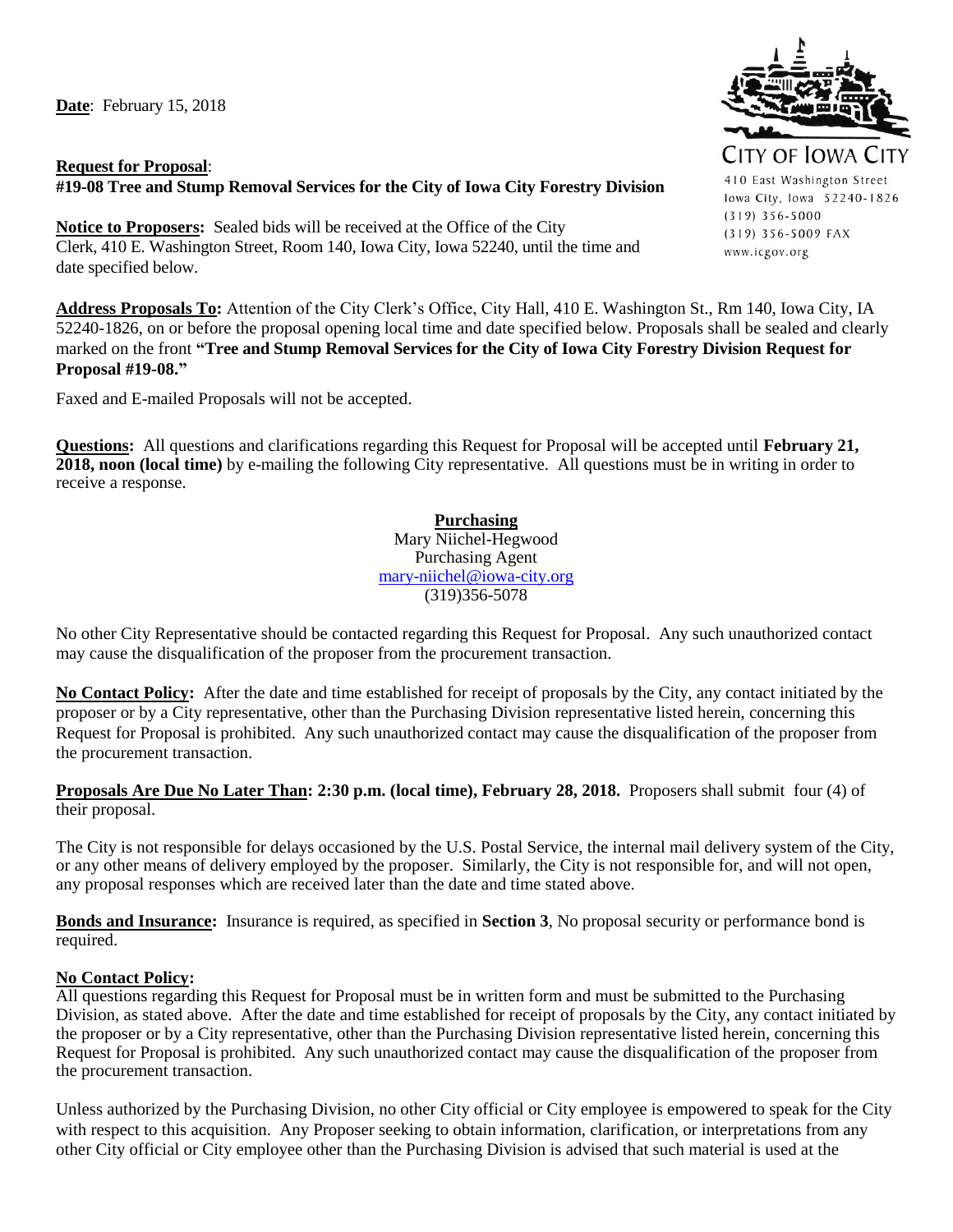Request for Proposal #19-08 - Page **2** of **34**

Proposer's own risk. The City will not be bound by any such information, clarification, or interpretation.

Following the Proposal submittal deadline, Proposers shall not contact the Purchasing Division or any other City employee except to respond to a request by the Purchasing Division.

## **Index**:

| Section One          | Proposal Requirements Checklist                                  |
|----------------------|------------------------------------------------------------------|
| Section Two          | Specific Conditions and Instructions to this Proposal            |
| <b>Section Three</b> | General Conditions and Instructions to Proposers                 |
| <b>Section Four</b>  | General Conditions and Instructions for Forestry Projects        |
| Section Five         | References                                                       |
| Section Six          | Tree and Stump Removal Services Cost Page                        |
| <b>Section Seven</b> | Wage Theft Policy                                                |
| Section Eight        | Contract Compliance Document (to be completed by awarded vendor) |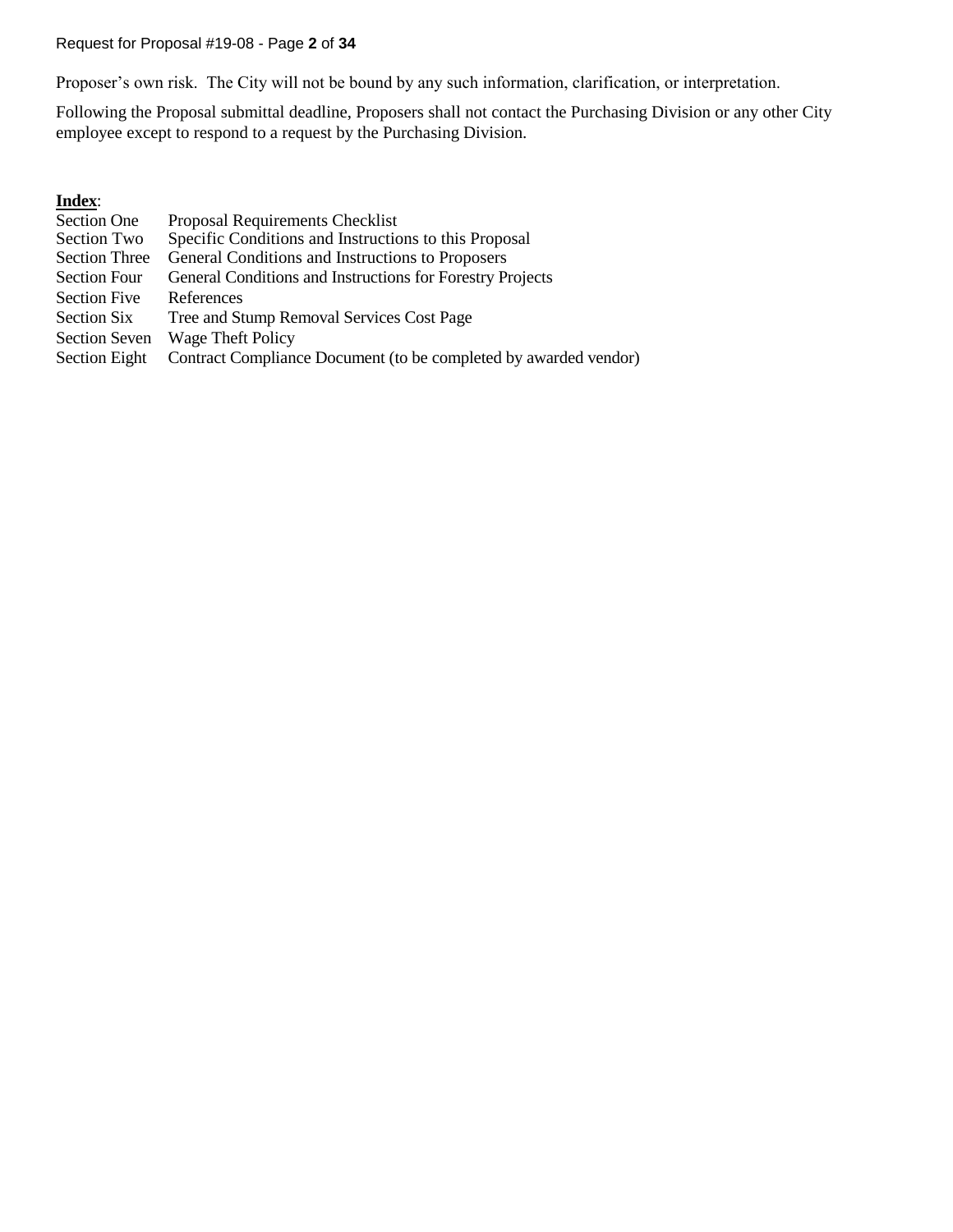#### **Section One - Proposal Requirements Checklist**

#### **The following items must be included in all four (4) copies of the vendor's submitted proposal.**

#### *Section A – References*

The vendor must include at least three (3) current references where work has been performed similar in scope to this Request for Proposal, including name and address of company, name, title, and phone number of contact person. References from the bidder must include agencies **other than the City of Iowa City.**

*The form provided in Section 5 must be used; substitute forms will not be accepted.*

## *Section B – Tree and Stump Removal Services Cost Page*

A completed and signed Tree and Stump Removal Services Cost Page.

*The form provided in Section Six must be used; substitute forms will not be accepted.*

#### *Section C – Wage Theft Policy*

After review of **Section 7 - Wage Theft Policy**, the **Wage Theft Affidavit** must be completed, notarized, and included in the submitted proposal.

*The form provided in Section 7 must be used; substitute forms will not be accepted.*

**NOTE: The City reserves the right to reject proposals that are considered incomplete and do not contain the requested items listed above.**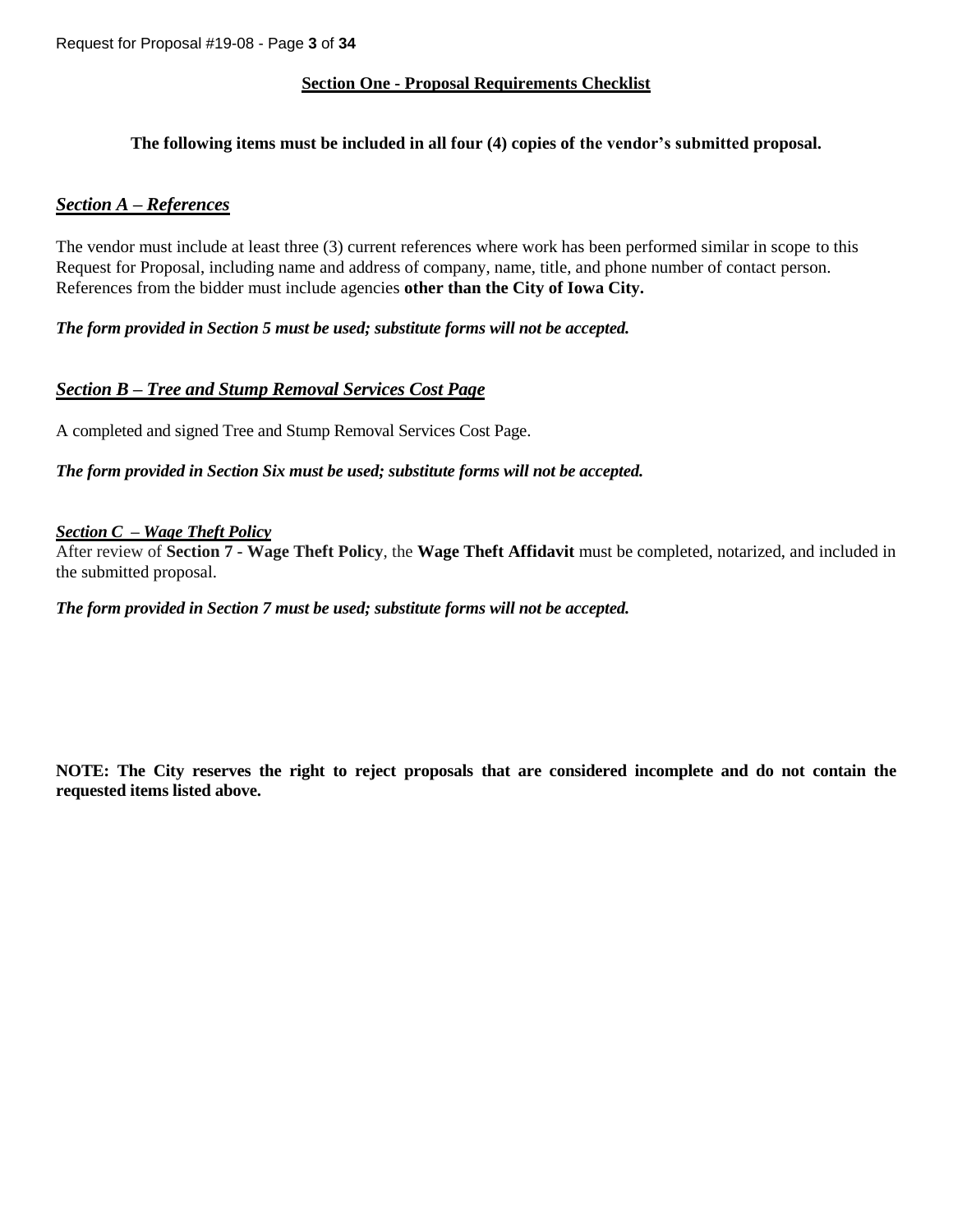#### **Section Two - Specific Conditions and Instructions to this Proposal**

#### **A. Scope of Work:**

The City of Iowa City is seeking contract pricing for tree and stump removal services at several locations within the City per the terms, conditions and specifications described herein. A description of each tree and its location is included in Section Six of the Request for Proposal document. *Stumps are to be ground and filled as weather permits.*

*All tree removal services for the trees listed in Section 6 of this Request for Proposal is to be completed no later than May 4, 2018. Stump removal services for all trees included in this contract must be completed by the end of the contract term, September 30, 2018.* 

#### **B. Contract Term:**

- 1. The contract period will commence upon issuance of the purchase order, with the contract period ending September 30, 2018.
- 2. No price escalation will be allowed once pricing has been submitted by the vendor.

## **C. Additions To Contract:**

- 1. During the contract term the City reserves the right to request pricing for additional locations from more than one vendor. The City reserves the right to accept or reject the pricing submitted. Requests for additional pricing must be submitted within three (3) days of the initial request.
- 2. An amendment will be initiated by the Purchasing Division for any modifications to the Tree and Stump Removal Services Contract; this includes any requests made by the City for removal beyond those locations referenced in Section A - Scope of Work.
- 3. The vendor will be able to proceed with the contract modification once both parties have signed the amendment and the Purchasing Division has issued a change order to the vendor for the contract modification. The signed amendment must be returned to the Purchasing Division within three (3) days of being sent to the vendor. The City reserves the right to contract with another vendor for the services if the signed amendment is not received by Purchasing within this timeframe.
- 4. The vendor is responsible for keeping an updated e-mail on file with the City's Purchasing Division in order to facilitate contract modifications, including but not limited to, requests for pricing and amendments to the contract.
- **D. Default:** The contract may be cancelled or annulled by the City in whole or in part by written notice of default to the awarded vendor upon non-performance, violation of contract terms or failure to meet project deadlines set by the City, delivery failure, bankruptcy or insolvency, or the making of an assignment for the benefit of creditors. The City reserves the right, but is not obligated to extend the cure period or the City may deem the contract terminated without further notice. In either event, the defaulting vendor (or his/her surety) shall be liable to the City for cost to the City in excess of the defaulted contract price. Lack of knowledge by the vendor will in no way be a cause for relief from responsibility. If the contract is terminated, an award may then be made to the next qualified vendor; or when time is of the essence, services may be contracted in accordance with Emergency procedures.

#### **E. Proposal Requirements:**

- 1. The proposer is responsible for all costs related to the preparation of this proposal.
- 2. The format of the vendor's proposal must be consistent with the format of the specifications listed.
- 3. Insurance is required before commencement of work, see Section 3, B.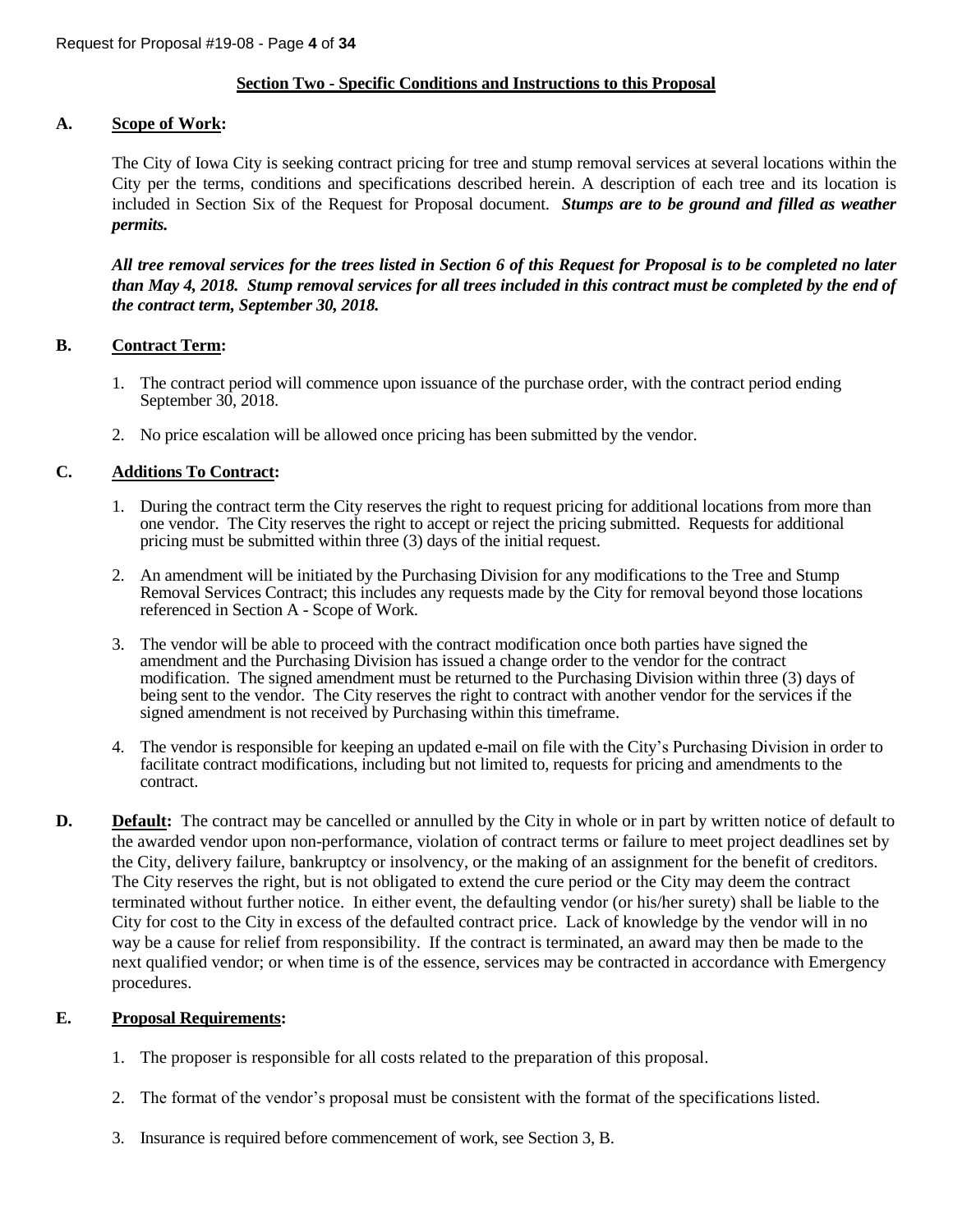- 4. Proposers are required to meet all qualifications and specifications of this Request for Proposal in order to be considered for award.
- 5. The submission of a proposal by the vendor implies the vendor's acceptance of the terms and conditions of this proposal, unless otherwise stated. If any proposer is in doubt as to the intent or meaning of any part of this Request for Proposal, the proposer must e-mail the Purchasing Agent [mary-niichel@iowa-city.org](mailto:mary-niichel@iowa-city.org) no later than **noon (local time), February 21, 2018.** All questions must be in writing in order to receive a response
- 6. Proposed pricing shall be Free-On-Board destination. Proposed pricing shall include all trees, labor, materials, and equipment required to fulfill the scope of this contract. Any costs associated with this project not specifically set forth in this Request for Proposal will be the responsibility of the proposer, and will be deemed included in the fees and charges bid herein.
- 7. All proposers must be capable of performing the services specified in this document. Before the award of this contract, any proposer may be required to show that they have the necessary equipment, experience, ability, and financial resources to perform the work within the time stipulated in a manner that is acceptable to the City of Iowa City.
- 8. Proposers shall have adequate personnel and equipment to perform the work as specified. Proposers may be required to supply detailed statements covering equipment, experience of similar work and such statements of their financial resources as may be deemed necessary.
- 9. Responses may be rejected if the proposer fails to perform any of the following:
	- a) To adhere to one or more of the provisions established in this Request for Proposal
	- b) To demonstrate competence, experience, and ability to provide the commodities and services described in this Request for Proposal
	- c) To respond to a written request for clarification or additional information, and complete all required forms.

## **F. Liquidated Damages:**

- 1. Basis for Liquidated Damages:
	- a. The City and Contractor [vendor, etc.] recognize that time is of the essence and that the City will suffer financial loss if the work is not completed within the times or by the dates specified in Section Four - General Conditions and Instructions for Forestry Projects, C. Pruning and Removal Time Lines [or an alternative date as determined by the City].
	- b. The City asserts that, and the Contractor also recognizes the delays, expense and difficulties involved in proving in a legal preceding the actual loss suffered by the City if the work is not completed as scheduled.
	- c. Accordingly, instead of requiring such proof, it is intended that the Agreement between the City and Contractor shall include provisions for Liquidated Damages to be paid for non-completion of the work (but not as a penalty) in accordance with the provisions outlined below.
- 2. Terms of Liquidated Damages:
	- a. Liquidated Damages in the amount of \$100.00 per day will be withheld from final payment from the City to Contractor for each calendar day that expires after the dates established for project milestones in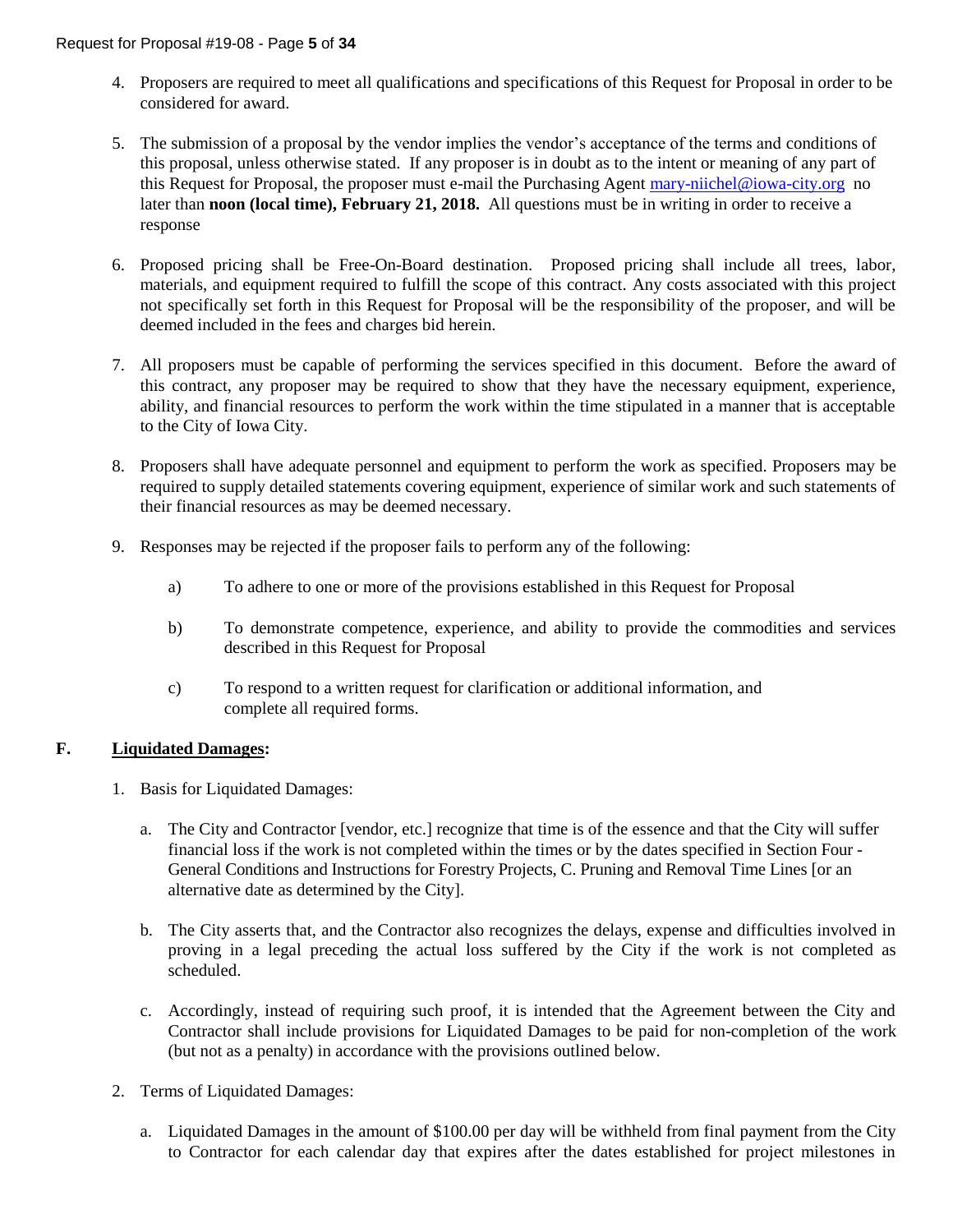Section IV. General Conditions and Instructions for Forestry Projects, C. Pruning and Removal Time Lines [or an alternative date as determined by the City] without the milestone or project being completed.

b. If Contractor abandons the project by words or action, Liquidated Damages in the amount of \$100.00 per day will be paid by Contractor to the City for each day that expires after the milestone or project completion date until the project is completed by the City or the Contractor selected by the City to replace Contractor.

#### **G. Reference Checks and Proposal Clarifications:**

The City of Iowa City reserves the right to contact any reference to assist in the evaluation of the proposal, to verify information contained in the proposal, and to discuss the proposer's qualifications. The City of Iowa City reserves the right to obtain and consider information from other sources concerning a vendor such as the vendor's capability and performance under other contracts.

#### **H. Contract Negotiations:**

The City of Iowa City reserves the right to negotiate specifications and terms and conditions which may be necessary or appropriate to the accomplishment of the purpose of this Request for Proposal. The City of Iowa City may require the Request for Proposal and the proposer's entire proposal be made an integral part of the resulting contract. This implies that all responses, supplemental information, and other submissions provided by the proposer during discussions or negotiations will be held by the City of Iowa City as contractually binding on the successful proposer.

#### **I. Changes in Organizations:**

All firms are obligated to inform the City of Iowa City, in a timely manner, of any changes to key personnel, ownership, financial position or any other information related to this project after the submittal of a proposal. Once the contract has been awarded, the awarded firm will be responsible for informing the City representative of these changes.

#### **K. Contract Award**:

- 1. All submitted proposals must be complete to be considered for award. The items listed on page two (2), Proposal Requirements Checklist, must be completed and included in the submitted proposal.
- 2. The City reserves the right to qualify, accept, or reject any or all proposals as deemed to be in the best interest of the City. The City reserves the right to accept or reject any or all proposals and to waive irregularities or technicalities in any proposal when in the best interest of the City. The City reserves the right to accept or reject any exception taken by the vendor to the terms and conditions of the Request for Proposal.
- 3. The City of Iowa City reserves the right to negotiate with more than one potential proposer after the submission of all proposals. The City of Iowa City reserves the right to accept any submittal, or any part or parts thereof, or to reject any and all submittals.
- 4. It is the City's intent to make an award within ten (10) working days of the proposal due date. Award will be made to one vendor for tree removal and stump removal services.
- 5. Award, if made, will be in accordance with the terms and conditions herein.
- 6. Award, if made, shall be in the form of a Contract Purchase Order.
- 7. Consideration may be given to, but not limited to, company history, experience, qualifications, references, pricing, and past experience of the City with the proposer.
- 8. The City of Iowa City reserves the right to make changes to the contract after commencement of work.
- 9. The awarded vendor shall conduct the work so as not to conflict with any Federal, State, or local laws, ordinances, and regulations.
- 10. The awarded vendor shall not assign or sublet any portion of his contract without the written consent of the City of Iowa City.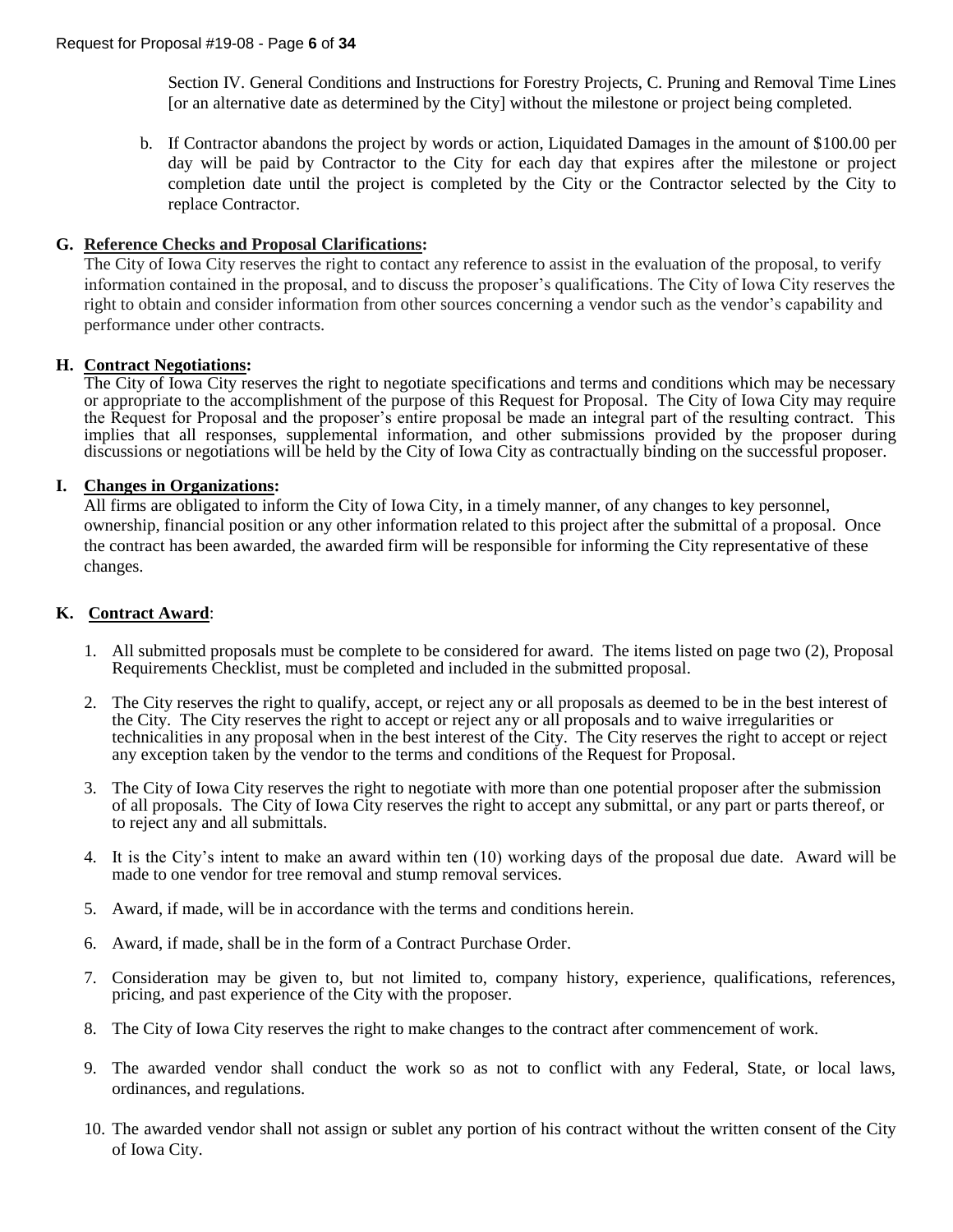- 11. The awarded vendor will be given the City's contract compliance document to complete and return before the issuance of a Contract Purchase Order.
- 12. The awarded vendor will be required to submit a current certificate of insurance prior to commencement of work.

The certificate of insurance shall include the following items:

- The City of Iowa City will be named as additional insured
- Project proposal number and project title as the description<br>• Insurance carrier will be rated as  $\Delta$  or better by  $\Delta M$ . Best
- Insurance carrier will be rated as A or better by A.M. Best
- 13. Due to weather conditions, tree and stump removal may occur on separate occasions. In this instance the City will proceed with payment on work that has been performed by the awarded vendor and approved by the City. Payment for stump removal will then occur after the work has been performed by the awarded vendor and approved by the City. As stated in the scope of work, *all removal work for the trees listed in Section 6 of this Request for Proposal is to be completed no later than October 31, 2017. Stump removal services for all trees included in this contract must be completed by the end of the contract term, March 31, 2018.*
- 14. The City reserves the right to contract with other vendors for tree and stump removal services during the term of this contract.

#### **L. Evaluation Process:**

An evaluation committee will independently evaluate the merit of proposals received in accordance with the evaluation factors defined in the RFP. Failure of the proposer to provide any information requested in the RFP may result in disqualification of the proposal and shall be the responsibility of the proposer. The evaluation process shall be based on a 100 point scale; proposers must receive a minimum score of 80 points in order to be considered for award. The proposal that accrues the highest point total shall be recommended for award subject to the best interests of the City of Iowa City. Categories have been identified for the evaluation process. Each category shall receive a point value within the specified range based on how well the proposal meets or exceeds the City's requirements. The following table lists the maximum points associated with each category.

Each proposal submitted stands alone and will be evaluated on its own merits in terms of meeting the City's requirements and terms and conditions, pricing, and overall responsiveness to the Request for Proposal.

#### **"Vendor submission of a proposal implies vendor acceptance of the evaluation technique and vendor recognition that some subjective judgments shall be made by the City of Iowa City during assignment of points."**

| <b>Evaluation Criteria</b>                                | <b>Assigned Points</b> |
|-----------------------------------------------------------|------------------------|
| Experience, References, Previous Experience with the City | 40                     |
| Completion Date for Tree and Stump Removal                | 30                     |
| Pricing                                                   | $\frac{30}{5}$         |
| <b>Total Points</b>                                       | 100                    |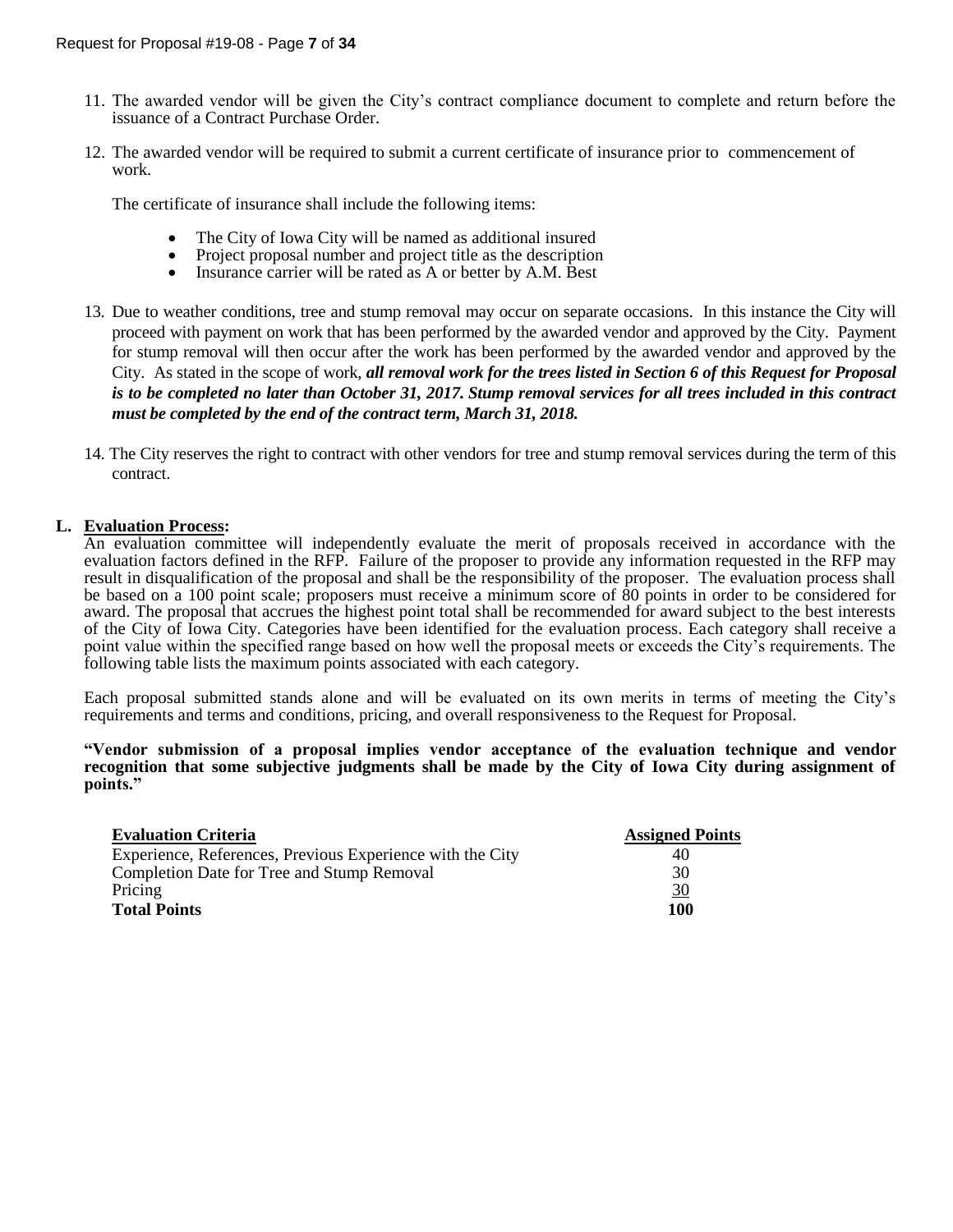#### **Section Three - City of Iowa City – Purchasing Division General Conditions and Instructions to Proposers**

**The general rules and conditions which follow apply to all proposals issued by the City unless otherwise specified. Proposers or their authorized agents are expected to fully inform themselves as to the conditions, requirements, and specifications before submitting proposals; failure to do so shall be at the Proposer's own risk.**

**Request for Proposal (RFP):** is defined as a request for an offer, by one party to another, of terms and conditions with reference to some work or undertaking.

This document constitutes a **Request for Proposal**, and is thus a solicitation for responses. Conversely, this Request for Proposal is *not* a bid and is not governed by state or federal bidding requirements.

Moreover, any acceptance of a proposal shall *not* result in a binding contract between the City and the Proposer, but instead will simply enable negotiations to take place which may eventually result in a detailed and refined agreement or contract between the Proposer and the City.

"Proposal date" as referenced herein shall mean the local date and time specified in the proposal documents.

## **A. Conditions for Proposing**

1. No Contact Policy. All questions regarding this Request for Proposal must be in written form and must be submitted to the Purchasing Division, as stated above. After the date and time established for receipt of proposals by the City, any contact initiated by the proposer or by a City representative, other than the Purchasing Division representative listed herein, concerning this Request for Proposal is prohibited. Any such unauthorized contact may cause the disqualification of the proposer from the procurement transaction.

Unless authorized by the Purchasing Division, no other City official or City employee is empowered to speak for the City with respect to this acquisition. Any Proposer seeking to obtain information, clarification, or interpretations from any other City official or City employee other than the Purchasing Division is advised that such material is used at the Proposer's own risk. The City will not be bound by any such information, clarification, or interpretation.

Following the Proposal submittal deadline, Proposers shall not contact the Purchasing Division or any other City employee except to respond to a request by the Purchasing Division.

- 2. Completeness/Authorization of Proposal. Proposer shall supply all information and submittals required by the proposal documents to constitute a proper proposal. The proposal shall clearly state the legal name, address, telephone number, and fax number of the Proposer. The proposal shall be signed above the typed or printed name and title of the signer. The signer shall have the legal authority to bind the Proposer to the proposal.
- 3 Addressing of Proposal. Unless otherwise specified, faxed or e-mailed proposals will not be accepted. Proposal shall be submitted in a sealed envelope or box clearly marked on the front with proposal number and due date, and unless otherwise specified, addressed to:

Attn: City Clerk's Office City of Iowa City 410 E. Washington St., Room 140 Iowa City, Iowa 52240-1826

4. Proposal Deadline. Proposer shall be responsible for taking whatever measures are necessary to ensure that the proposal reaches the office of the City Clerk or other specified agent on or before the local time and date specified. The City shall not be responsible for, and may not consider, any proposal delayed in the postal or other delivery service, or in the City's internal mail system, nor any late proposal, amendment thereto, or request for withdrawal of proposal received after the date specified. Proposals received after the time and date specified on the Request for Proposal will not be opened and will not be considered for award.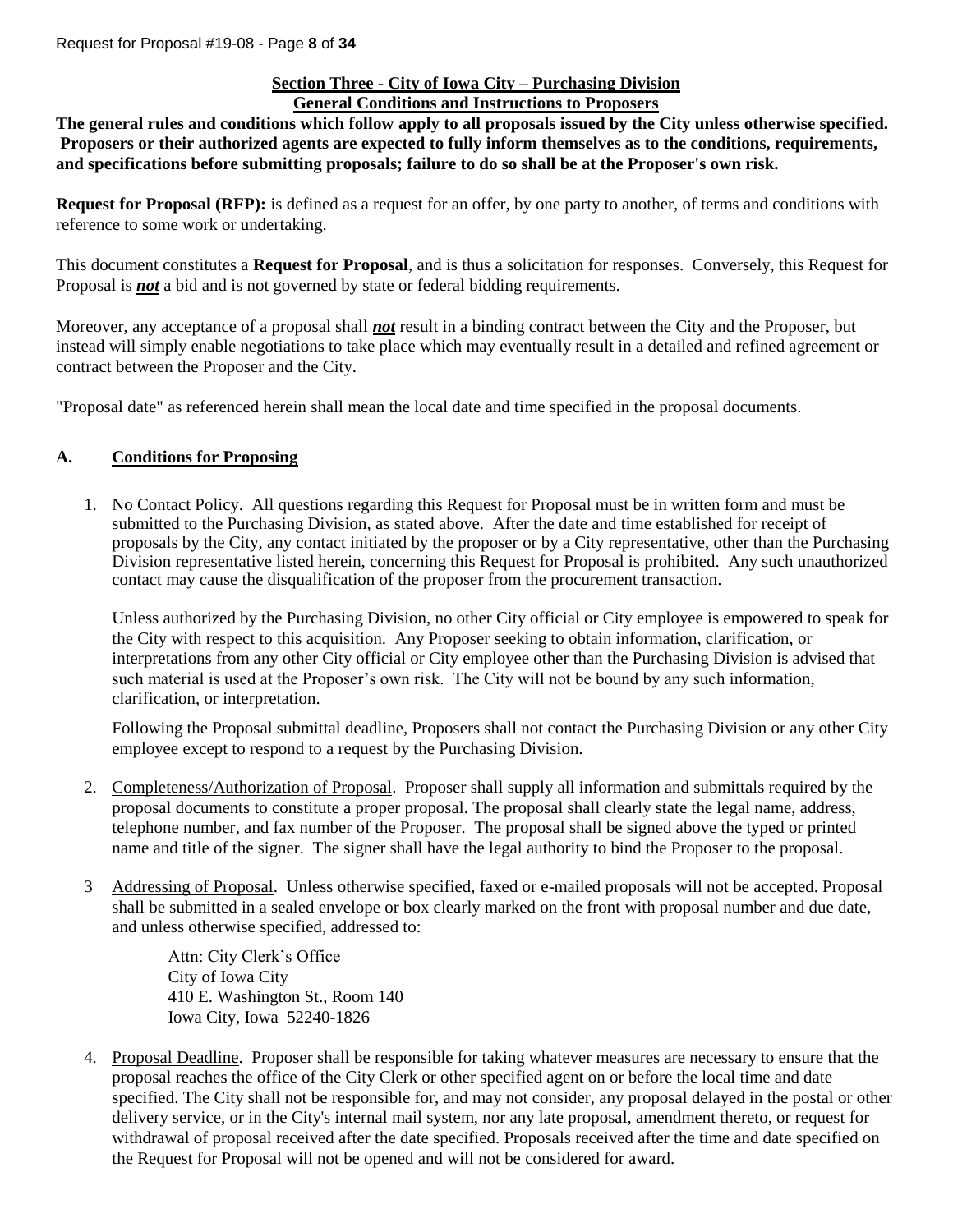A written request for withdrawal of a proposal or any part thereof may be granted, provided the request is received in writing by the City prior to the specified proposal date.

- 5. Receipt of Proposals. Unless otherwise required by the Iowa Public Records law, during the process of negotiations, no proposals shall be handled so as to permit disclosure to competing Proposers of the identity of the Proposer with whom the City is negotiating or the contents of the proposal.
- 6. Proposals Binding 120 Days. Unless otherwise specified, all formal proposals, including any negotiations, submitted shall be binding for one hundred and twenty (120) working days following the due date for the proposal or negotiations, unless the Proposer(s), at the City's request, agrees in writing to an extension.
- 7. Trade Secrets or Proprietary Information. Responses to this Request for Proposal become the exclusive property of the City of Iowa City. All documents submitted in response to this Request for Proposal may be regarded as public records and may be subject to disclosure. Protection from disclosure may apply to those elements in each submittal which are marked as "Trade Secret", "Confidential", or "Proprietary". During the course of the submittal evaluation process or the course of the project, City of Iowa City will accept materials clearly and prominently labeled "Trade Secret", "Confidential", or "Proprietary" by the respondent or other submitting party. The City of Iowa City will not advise as to the nature of the content of the documents entitled to protection to disclosure, or as to the definition of trade secret, confidential, or proprietary information. The respondent or other submitting party will be solely responsible for all such determinations made by it, and for clearly and prominently marking each and every page or sheet of materials with "Trade Secret", "Confidential", or "Proprietary" as it determines to be appropriate. Respondents which indiscriminately so identify all or most of their submittal as protected from disclosure without justification may be deemed non-responsive. The City of Iowa City will endeavor to advise the Respondent of any request for the disclosure of the material so marked with "Trade Secret", "Confidential", or "Proprietary", and give the proposer or other submitting party the opportunity to seek a court order to protect such materials from disclosure. If a party other than the proposer submitted the requested material, the proposer shall be solely responsible for notifying the submitting party of the request. The City's sole responsibility is to notify the proposer of the request for disclosure, and the City of Iowa City shall not be liable for any damages resulting out of such disclosure, whether such disclosure is deemed required by law, by an order of court or administrative agency, or occurs through inadvertence, mistake, negligence on the part of the City of Iowa City or their officers, employees, consultants, or subconsultants.
- 8. Multiple Proposals. Proposers may submit more than one proposal, provided the additional proposal or proposals are properly submitted on the proposal forms or in the proposal format.
- 9. Competency of Proposer. No proposal may be accepted from or contract awarded to any person, firm or corporation that is in arrears or in default to the City of Iowa City upon any debt or contract. Prior failure of a Proposer to perform faithfully on any previous contract or work for the City may be grounds for rejection. If requested, the Proposer shall present evidence of performance ability and possession of necessary facilities, pecuniary resources and adequate insurance to comply with the terms of these proposal documents; such evidence shall be presented within a specified time and to the satisfaction of the City.
- 10. Collusive Proposing. The Proposer certifies that the proposal is made without any previous understanding, agreement or connection with any person, firm, or corporation making a proposal for the same project, without prior knowledge of competitive prices, and that the proposal is in all respects fair, without outside control, collusion, fraud or otherwise illegal action.
- 11. Officers not to Benefit. Upon signing this agreement, Consultant acknowledges that Section 362.5 of the Iowa Code prohibits a City officer or employee from having an interest in a contract with the City, and certifies that no employee or officer of the City, which includes members of the City Council and City boards and commissions, has an interest, either direct or indirect, in this agreement, that does not fall within the exceptions to said statutory provision enumerated in Section 362.5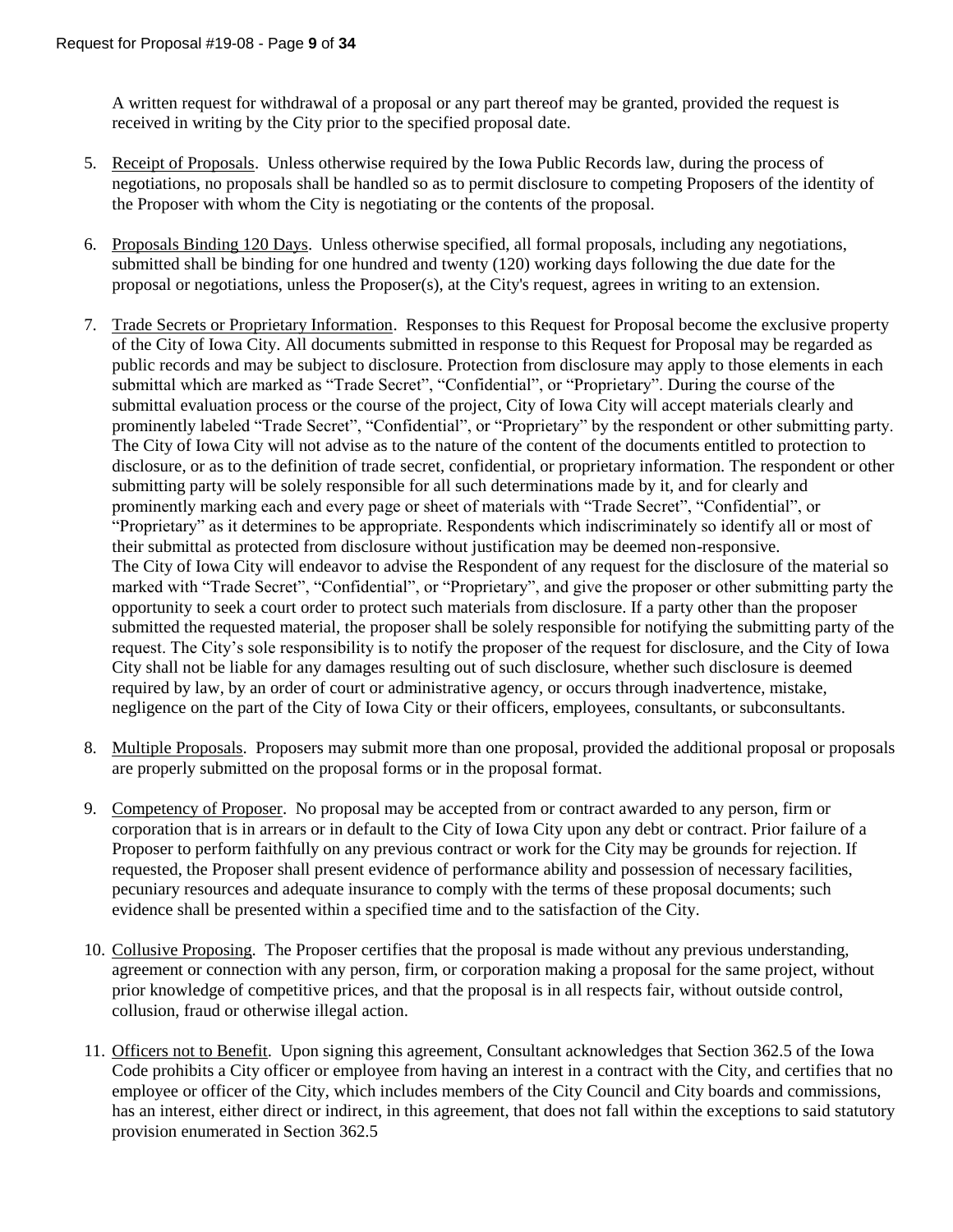#### Request for Proposal #19-08 - Page **10** of **34**

- 12. Equal Employment Opportunity. All Proposers are subject to and must comply with the provisions of the City's Equal Employment Opportunity policy and applicable local, state and federal antidiscrimination laws. All City contractors, subcontractors or consultants with contracts of \$25,000 or more (or less, if required by another governmental agency) must abide by the requirements of the City's Contract Compliance. Emergency contracts are exempt from this provision.
- 13. Wage Theft. All City contractors with contracts of \$25,000 or more must abide by the requirements of the City's Wage Theft Policy. Pursuant to the Wage Theft Policy, the City will not to enter into certain contracts with, or provide discretionary economic development assistance to, any person or entity (including an owner of more than 25% of the entity) who has admitted guilt or liability or been adjudicated guilty or liable in any judicial or administrative proceeding of committing a repeated or willful violation of the Iowa Wage Payment Collection law, the Iowa Minimum Wage Act, the Federal Fair Labor Standards Act or any comparable state statute or local ordinance, which governs the payment of wages, for a period of five (5) years from the date of the last conviction, entry of plea, administrative finding or admission of guilt.

The Wage Theft Policy does not apply to emergency purchases of goods and services, emergency construction or public improvement work, sole source contracts excepted by the City's purchasing manual, cooperative/piggyback purchasing or contracts with other governmental entities.

#### **B. Bonds and Insurance**

- 1. Insurance Requirements. When required, the successful Proposer shall provide insurance as follows:
	- a. Certificate of Insurance; Cancellation or Modification
		- 1. Before commencing work, the Contractor shall submit to the City for approval of a Certificate of Insurance meeting all requirements specified herein, to be in effect for the full contract period.
		- 2. The Contractor shall notify the City in writing at least thirty (30) calendar days prior to any change or cancellation of said policy or policies.
		- 3. Cancellation or modification of said policy or policies shall be considered just cause for the City of Iowa City to immediately cancel the contract and/or to halt on the contract, and to withhold payment for any work performed on the contract.
		- 4. The policy shall be primary in payment, not excess or contingent, regardless of any other coverage available to the City.
	- b. Minimum Coverage

Any policy or policies of insurance purchased by the Contractor to satisfy his/her responsibilities under this contract shall include contractual liability coverage, and shall be in the following type and minimum amounts:

| <b>Insurance Requirements</b>                                               |                       |             |
|-----------------------------------------------------------------------------|-----------------------|-------------|
| Informal Project Specs: Class I (under \$1 Million)                         |                       |             |
| Type of Coverage                                                            | Each                  |             |
|                                                                             | Occurrence            | Aggregate   |
| a. Comprehensive General Liability                                          |                       |             |
| (1) Bodily Injury & Property Damage                                         | \$500,000             | \$1,000,000 |
| b. Automobile Liability                                                     | Combined Single Limit |             |
| (1) Bodily Injury & Property Damage                                         | \$500,000             |             |
| c. Worker's Compensation Insurance as required by Chapter 85, Code of Iowa. |                       |             |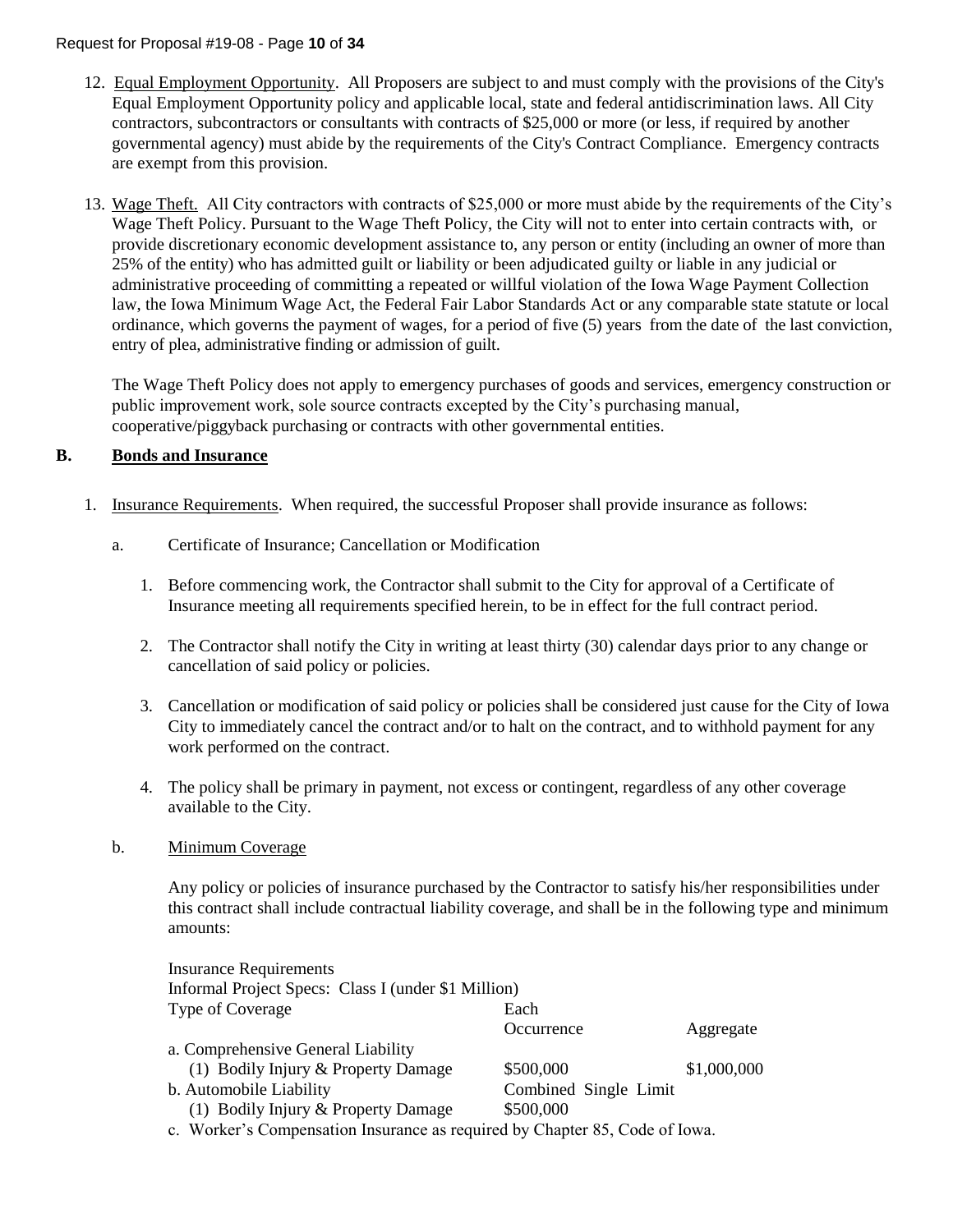The City requires that the Contractor's Insurance carrier be "A" rated or better by A.M. Best.

- 2. Performance Bond. **When required**, the successful Proposer shall furnish a bond in the amount of one hundred percent (100%) of the contract price, said bond to be issued by a responsible surety approved by the City and shall guarantee the prompt payments of all materials and labor and protect and save harmless the City from claims and damages of any kind caused by the operation of the contract, and shall also guarantee the maintenance of the improvement for a specified period following its completion and acceptance by the City. A letter of Irrevocable Credit from a responsible lending agency approved by the City, for the same guarantee(s) as noted above, may be submitted for approval. The City reserves the right to accept or reject this form of guarantee.
- 3. Bid Secuity. **When required**, no bid shall be considered unless accompanied by either of the following forms of bid security:
	- a. A certified or cashier's check drawn on a solvent Iowa bank or a bank chartered under the laws of the United States, or a certified share draft drawn on a credit union in Iowa or chartered under the laws of the United States, in an amount equal to a minimum of five percent (5%) of the bid, or
	- b. A bid bond executed by a corporation authorized to contract as a surety in the State of Iowa, in a penal sum of a minimum of five percent (5%) of the bid.

The bid security shall be made payable to the TREASURER OF THE CITY OF IOWA CITY, IOWA, and shall be forfeited to the City of Iowa City as liquidated damages in the event the successful Proposer fails to enter into a contract within fourteen (14) calendar days and, when required, post bond satisfactory to the City insuring the faithful performance of the contract and maintenance of said work, if required, pursuant to the provisions of the bid documents and other contract documents. The amount of the check, draft or bond shall not constitute a limitation upon the right of the City of Iowa City, Iowa, to recover for the full amount of such damage.

Security deposits of the lowest two (2) or more Proposers may be retained pending contract award or rejection. All other security deposits will be returned promptly.

## **C. Specifications**

1. Formal Specifications. The Proposer shall abide by and comply with the true intent of the specifications (i.e., not take advantage of any unintentional error or omission). Whenever mention herein is made of a service to be provided in accordance with laws, ordinances, building codes, underwriters' codes or similar expressions, the requirements of these laws, ordinances, etc., shall be construed as the minimum requirements of the specifications.

The absence of a written list of deviations submitted with the proposal shall hold the Proposer strictly accountable to the City and to the specifications as written. Any unauthorized deviation from the specifications may be grounds for rejection of the service when delivered.

2. Proposed Alternate. When an item is identified in the bid document by a manufacturer's name or catalog number, it is understood that the Proposer proposes to furnish the commodity and/or service so identified by the City unless the Proposer specifically proposes an alternate. In bidding on a proposed alternate, the Proposer shall clearly state on his/her bid exactly what he/she proposes to furnish, and forward with his/her bid, a complete description of the proposed alternate, including brand, model number, drawings, performance and test data, references, and any other information necessary for a complete evaluation. Proposer shall include a statement setting forth any changes in other materials, equipment, or other work which would be required by incorporation of the proposed alternate. The burden of proof of the merit of the proposed alternate is upon the Proposer.

The City's decision to approve or disapprove of a proposed alternate shall be final.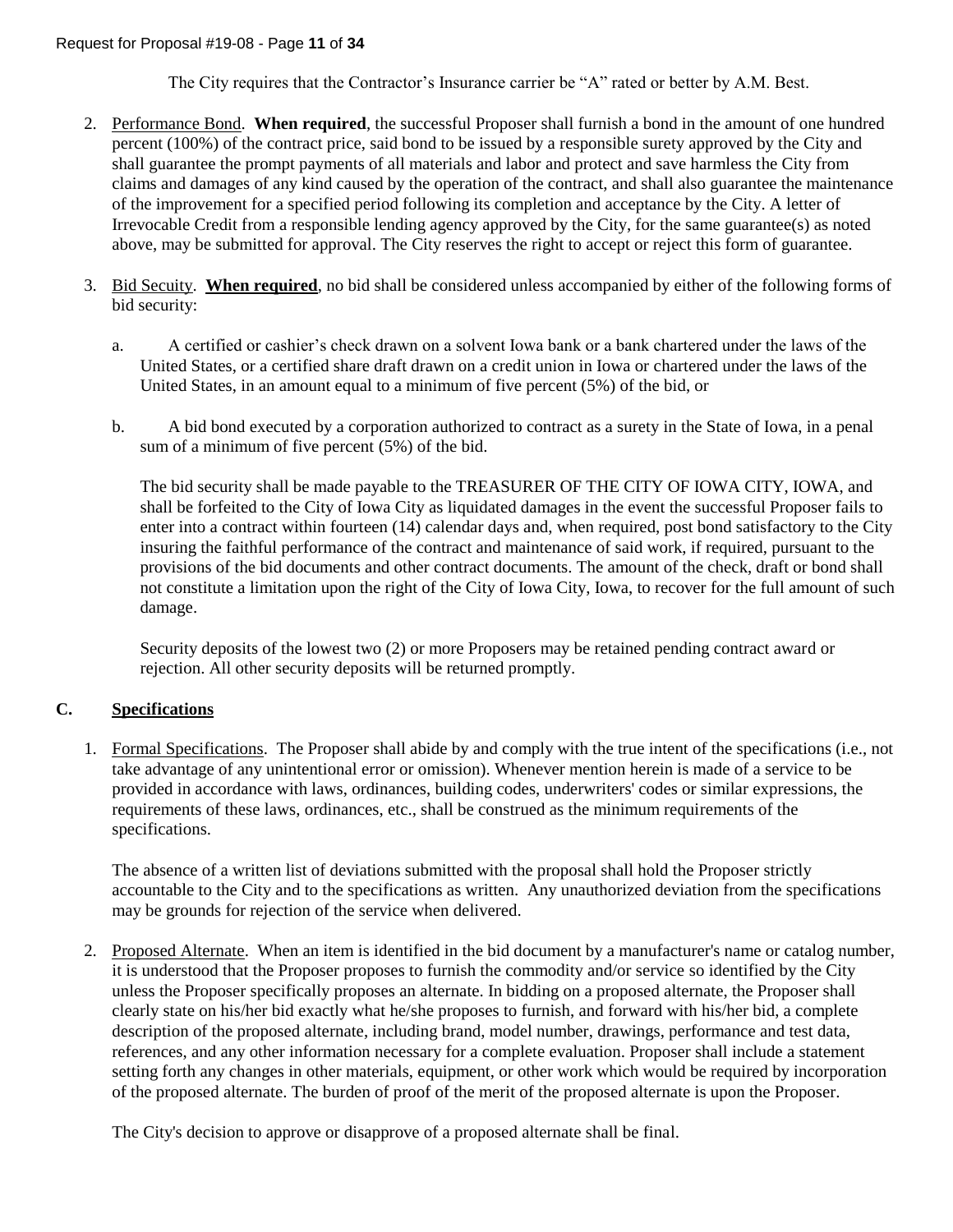- 3. Qualifications, Credentials and References. The Proposer shall provide a description of qualifications, credentials, experience, and resources as they relate to the provision of the proposal. The Proposer shall also provide a list of clients for whom similar work has been performed within the last two years, including the firm, contact person, address, and phone number of each contact person.
- 4. Addendum to Specifications. Any substantive interpretation, correction or change of the proposal documents shall be made by written addendum. Unless otherwise specified the addendum will be posted to the City of Iowa City website:<https://icgov.org/purchasing-bids>

Interpretation, corrections or changes of the proposal documents made in any other manner shall not be binding. Such interpretations, corrections or changes shall not be relied upon by Proposer. Any addenda shall be issued by the City within a reasonable time prior to the proposal date. It is the Proposer's responsibility to visit this website to insure that they have received all important addenda or revisions to the Request for Proposal prior to bidding.

5. Receipt of One Proposal. In the event only one proposal is received, the City of Iowa City may require that the successful vendor submit a cost proposal in sufficient detail for the City to perform a cost/price analysis to determine if the proposal price is fair and reasonable.

# **D. Selection of Firm**

- 1. Rejection of Proposals. The City reserves the right to accept or reject any or all proposals, to waive irregularities and technicalities, and to request resubmission. The City also reserves the right to reject the proposal of any Proposer who has previously failed to perform properly or complete on time contracts of a similar nature, or a proposal from a Proposer who, investigation shows, is not in a position to satisfactorily and timely perform the contract.
- 2. Selection. The City desires to enter into negotiations and ultimately reach an agreement with a Proposer who demonstrates the best combination of attributes to conduct the project, and who also negotiates a project cost with the City that is fair and reasonable. The City may conduct discussions with any Proposer who has submitted a proposal to determine qualifications, for further consideration. Since the initial review by the City will be deemed preliminary in nature, the document and process will be deemed confidential until such time as the successful Proposer is selected. Criteria for selection will include but not be limited to:
	- The quality, availability, adaptability and life cycle costing of the commodities and/or service.
	- Guarantees and warranties.
	- Ability, capacity and skill to provide the commodities and/or service required within the specified time.
	- Ability to provide future maintenance and service.
	- Character, integrity, reputation, experience and efficiency.
	- Quality of performance of previous and/or existing contracts.
	- Previous and existing compliance with laws and ordinances relating to contracts with the City and to the Proposer's employment practices.
	- Whether the Proposer is in arrears to the City, in debt on a contract or is a defaulter on surety to the City.
	- If reasonable doubts arise as to Proposer's solvency, the City reserves the right to require financial information sufficient to show solvency and/or require a performance bond.
	- Such other relevant information as may be secured by the City.
	- Cost estimate; the City is not required to accept the proposal with the lowest cost estimate.

Once the City has reached an agreement with the Proposer, a purchase order will be issued to the awardee. The purchase order will define the conditions of the contract between the City and the contractor selected to receive the award.

3. Corrections to Submitted Proposal. Any changes that are made to this proposal using correction fluid, writing utensils, etc. before submission must be dated and initialed in each area that a change was made.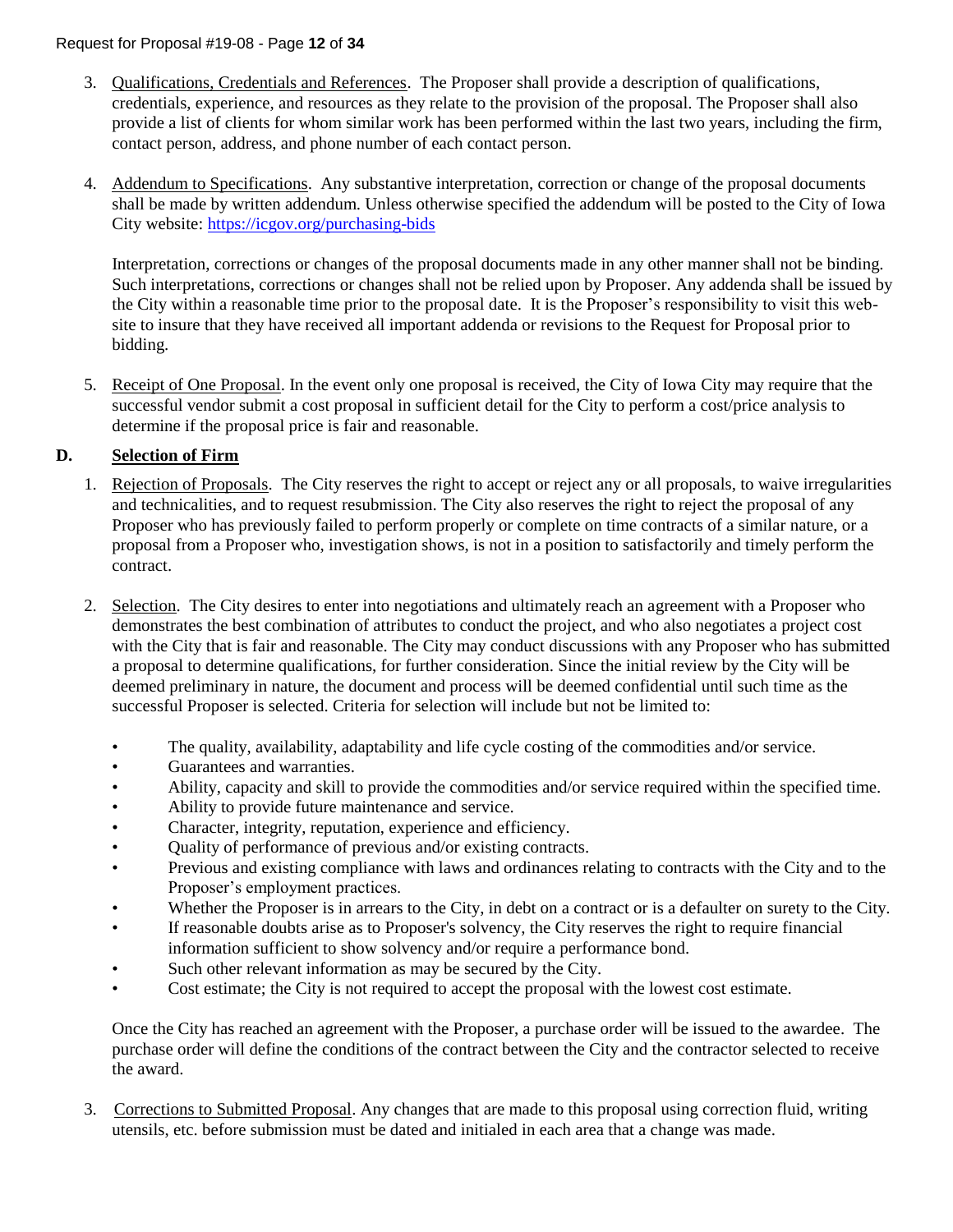- 4. Pricing Requirements. All pricing submitted by the Proposer shall be indicated in both words and figures (Ex. \$200.50, Two hundred dollars and fifty cents).
- 5. Presentations. When required and based on an evaluation of proposals submitted, the City may select finalists who will be required to participate in interviews, including key personnel designated for the proposal, and to make presentations regarding their qualifications and their ability to furnish the required service to best serve the needs of the City.

Formal presentations will be scored and evaluated by a committee. The evaluation committee will make a recommendation to the City Manager and if required, to the City Council for final approval. Nothing in the proposal can obligate the City to enter into a contract.

6. Errors in Proposal. Any ambiguity in any proposal as a result of omission, error, lack of clarity or noncompliance by the Proposer with specifications, instructions and conditions shall be construed in the light most favorable to the City. Changes in proposals shall be initialed and dated.

## **E. General Contract Provisions**

- 1. Contract Award. Upon City's selection and satisfactory negotiation between City and Proposer on the work to be performed, a written award in the form of a Purchase Order, contract or other instrument shall result in a binding contract without further action by either party. The contract shall be on forms provided by the City; or if the Proposer's contract document is used, the City reserves the right to modify any document to conform to the request for proposal and to do so in the light most favorable to the City.
- 2. Insurance. Current Certificate of Insurance in the amounts specified shall be on file with the City before work can commence.
- 3. Availability of Finds. A contract shall be deemed valid only to the extent of appropriations available to each project. The City's extended obligation on these contracts which envision extended funding through successive fiscal periods shall be contingent upon actual appropriation for the following fiscal year.
- 1. Change in Laws: In the event of a change in law that frustrates the goals of the City relative to this contract, the City will be entitled to terminate the contract upon written notification to the vendor without cost or penalty to the City.
- 5. Contract Alterations. The City reserves the right to make changes to the Services to be provided which are within the Project. No assignment, alteration, change, or modification of the terms of this Agreement shall be valid unless made in writing and agreed to by both the City and the Proposer. The Proposer shall not commence any additional work or change the scope of the Service until authorized in writing by the City. Proposer shall make no claim for additional compensation in the absence of a prior written approval and amendment of this Agreement executed by both the Proposer and the City. This Agreement may only be amended, supplemented or modified by a written document executed in the same manner as this Agreement.
- 6. Subletting of Contract Proposer shall not assign, transfer, convey, sublet or otherwise dispose of the contract or their right, title or interest therein, or their power to execute such contract to any other person, firm or corporation without the prior written consent of the City, but in no case shall such consent relieve the Proposer from their obligations, or change the terms of the contract.
- 7. Contract Period. Contract shall remain in force for the full specified period and until all services have been satisfactorily delivered and accepted and thereafter until all requirements and conditions shall be met, unless:
	- a. Extended upon written authorization of the City and accepted by contractor, for a period negotiated and agreed upon by both parties, when in the best interest of the City.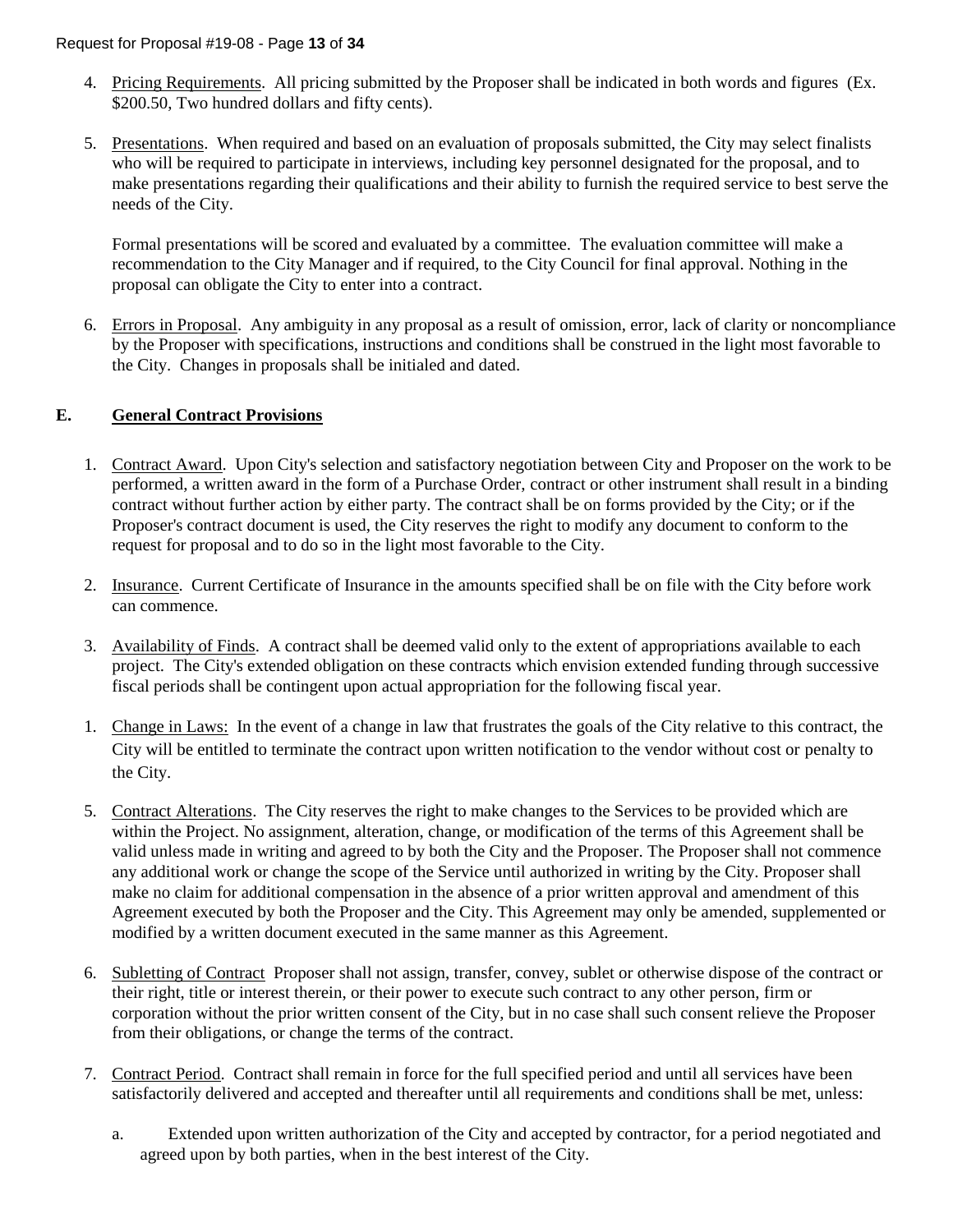- b. Terminated due to default, as described below.
- 8. Default. The contract may be cancelled or annulled by the City in whole or in part by written notice of default to the Proposer upon non-performance, violation of contract terms, delivery failure, bankruptcy or insolvency, or the making of an assignment for the benefit of creditors. The City reserves the right to grant Contractor a specified cure period during which to cure or remedy the default, which cure period shall be included in the written notice of default. If default is not cured within the specified time, City reserves the right, but is not obligated to, extend the cure period or City may deem the Contract terminated without further notice. In either event, the defaulting Contractor (or his/her surety) shall be liable to the City for cost to the City in excess of the defaulted contract price. Lack of knowledge by the Contractor will in no way be a cause for relief from responsibility.

If the Contract is terminated, an award may then be made to the next qualified Proposer; or when time is of the essence, services may be contracted in accordance with Emergency procedures.

- 9. Delivery Failures. Failure of a contractor to provide commodities and/or service within the time specified, unless extended in writing by the City, or failure to replace rejected commodities and/or service when so directed by the City shall constitute delivery failure. When such failure occurs the City reserves the right to cancel or adjust the contract, whichever is in the best interest of the City. In either event, the City may purchase in the open market commodities and/or service of comparable worth to replace the articles of service rejected or not delivered. On all such purchases, the Contractor shall reimburse the City, within a reasonable time specified by the City, for any expense incurred in excess of contract prices, or the City may deduct such amount from monies owed the Contractor. If the contract is not cancelled, such purchases shall be deducted from contract quantities. The City reserves the right to accept commodities and/or service delivered which do not meet specifications or are substandard in quality, subject to an adjustment in price to be determined by the City. Acceptance will be at the sole discretion of the City.
- 10. Force Majeure. The Contractor shall not be liable in damages for delivery failure when such failure is the result of fire, flood, strike, and act of God, act of government, act of an alien enemy or any other circumstances which, in the City's opinion, is beyond the control of the Contractor. Under such circumstances, however, the City may at its discretion cancel the contract.
- 11. Indemnity. The Proposer shall indemnify, defend and hold harmless the City of Iowa City and its officers, employees and agents from any and all liability, loss, cost, damage, and expense (including reasonable attorney's fees and court costs) resulting from, arising out of, or incurred by reason of any claims, actions, or suits based upon or alleging bodily injury including death, license, patent, or copyright infringement, or property damage rising out of or resulting from the Proposer's operations under this Contract, whether such operations be by the Contractor or by any Subcontractor or by anyone directly or indirectly employed by either.

Proposer is not, and shall not be deemed to be, an agent or employee of the City of Iowa City.

Responsibility for Damage Claims - It is specifically agreed between the parties executing this contract that it is not intended by any of the provisions of any part of the contract documents to create in the public or any member thereof a third party beneficiary hereunder, or to authorize anyone not a party to this contract to maintain a suit for personal injuries or property damage pursuant to the terms or provisions of this contract. It is understood that no subcontractor is a third party beneficiary to any contract between the Contracting Authority and the prime contractor. Nothing in any special provision or any supplemental specification shall be construed as eliminating or superseding the requirements of this section.

Proposer further agrees to:

a. Save the City, its agents and employees harmless from liability of any nature or kind for the use of any copy-right or non-copyright composition, secret process, license, patented or unpatented invention, article, apparatus, or appliance, including any device or article forming a part of the apparatus or appliance of which the Proposer is not the patentee, assignee, licensee or owner, furnished or used in the performance of the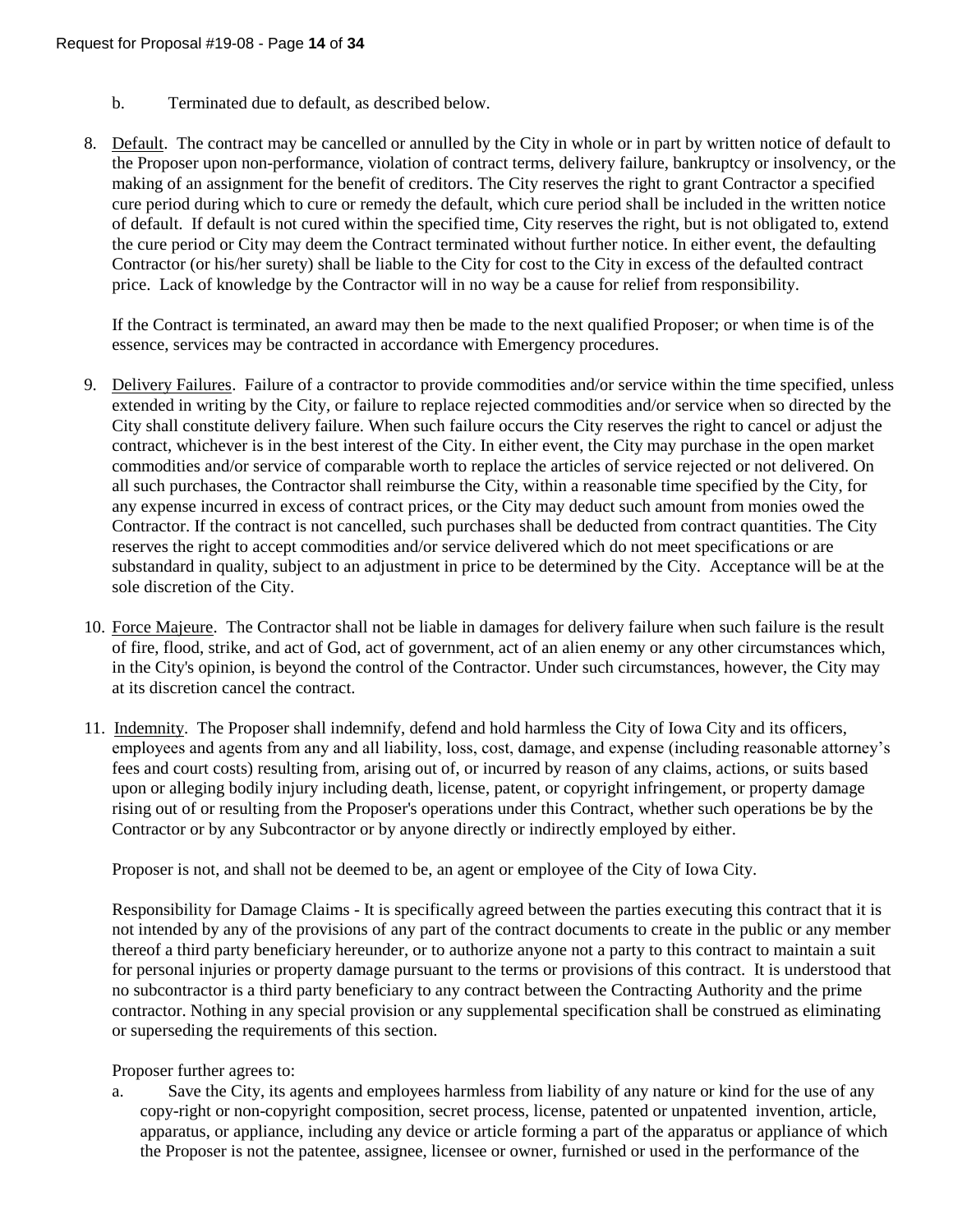contract.

- b. Obtain all permits and licenses required by city, state and federal governments and pay all related fees. The Proposer shall also comply with all laws, ordinances, rules and regulations of the City, State of Iowa and the Federal Government.
- 12. Anti-Discrimination. Proposer shall not discriminate against any person in employment or public accommodation because of race, religion, color, creed, gender identity, sex, national origin, sexual orientation, mental or physical disability, marital status or age. "Employment" shall include but not be limited to hiring, accepting, registering, classifying, promoting, or referring to employment. "Public accommodation" shall include but not be limited to providing goods, services, facilities, privileges and advantages to the public.
- 13. Choice of Law and Forum.The laws of the State of Iowa shall govern and determine all matters arising out of or in connection with this proposal, including but not limited to any resulting Contract, without regard to the conflict of law provisions of Iowa law. Any and all litigation commenced in connection with this proposal or any resulting Contract shall be brought and maintained solely in Johnson County District Court for the State of Iowa, Iowa City, Iowa, or in the United States District Court for the Southern District of Iowa, Davenport Division, Davenport, Iowa, wherever jurisdiction is appropriate. This provision shall not be construed as waiving any immunity to suit or liability in State or Federal court, which may be available to the City of Iowa City.

## **F. Payment Provisions**

- 1. Payment Terms. Payment may be made only after inspection and acceptance by the using department. Payment of balances shall be made only after approval and final acceptance by the City.
- 2. Invoicing. Following acceptance of each payment term, payment shall be made within thirty (30) calendar days from receipt of itemized invoice. Before City will pay any invoice, the invoice must first include proposal number, department name, dollar amount, and any other pertinent information. Submit invoice to:

Purchasing Division City of Iowa City 410 East Washington St. Iowa City, Iowa 52240

- 3. Withholding Payment. Consideration for withholding payment shall include faulty materials, or workmanship, failure to meet delivery deadlines, and liens that have been filed, or evidence indicating a possible filing of claims. In all cases, regulations and limitations imposed by the Federal Government and State of Iowa shall prevail.
- 4. Taxes. The City of Iowa City is exempt from all Federal, State of Iowa and other states' taxes on the purchase of commodities and services used by the City of Iowa City within the State of Iowa. The Purchasing Division shall provide tax exemption certification to out of state suppliers as required. Out of state taxes imposed on purchases of commodities and/or services which are used within another state are applicable and subject to payment.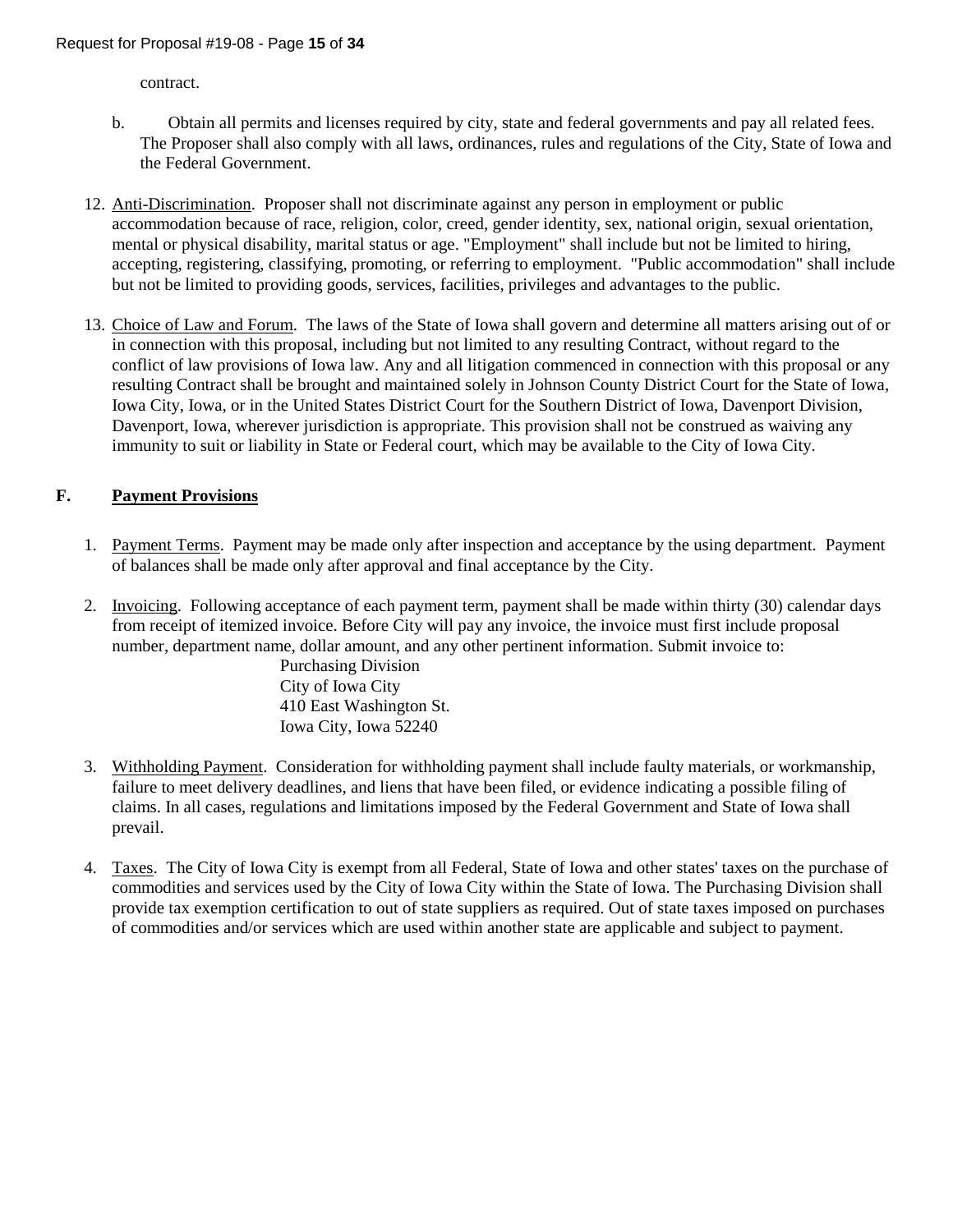#### **Section 4 - General Conditions and Instructions for Forestry Projects**

## **A. Specifications**

The intent of the specifications is to provide for the Forestry Project in every detail as described herein. It shall be understood by the Contractor that he/she will furnish all the labor, materials, tools, transportation and supplies required for the project in accordance with the intent of the contract. It is understood that the apparent silence of the specifications as to any detail or the apparent omission of a detailed description concerning any point, shall be regarded as meaning that only the best general practice is to prevail, and that only equipment and workmanship of the first quality is to be used.

#### **B. Hours of Work**

No saws or power equipment shall be started prior to 7:00 a.m., Monday through Saturday. No work will be done on Sunday or legal holidays, except in case of emergency, in which case the written consent of the Park Superintendent must be obtained.

#### **C. Pruning and Removal Time Lines**

The Contractor must comply with the timelines listed below:

- 1.) Emergency pruning or removal: within 24 hours of notification
- 2.) Potentially hazardous pruning or removal: Within72 hours of notification
- 3.) Standard pruning or removal: Within 7 working days not including Saturday or Sunday

#### **D. Grinding Procedures**

- 1.) All stump grinding must be completed by the end date of this contract.
- 2.) All stumps shall be ground to a minimum of twelve (12) inches below ground level according to the natural contour of the ground.
- 3.) All visible surface roots shall be ground down to a minimum of twelve (12) inches below ground level according to the natural contour of the ground.

#### **E. Operation**

The Contractor shall complete the project in a professional manner and employ skilled employees in their trade.

## **F.** A**uthority of Park Superintendent**

The Park Superintendent will have general supervision over the Forestry Project to be performed by the Contractor and will decide any questions that arise with reference to the intent of the contract documents and compliance therein. He/she will pass on all questions relating to the work, progress and disputes.

## **G. Laws to Be Observed**

The Contractor is presumed to be familiar with all laws, ordinances and regulations that may in any manner affect those engaged or employed upon the work or equipment used in the forestry project or that in any way affect the conduct of the work. The Contractor shall conduct the work so that conflicts with any such laws, ordinances or regulations will be avoided and he/she shall hold harmless the City of Iowa City and its representatives against any claim arising from violation thereof.

#### **H. Arboricultural Best Management Practices**

The Contractor is presumed to be familiar with, and will comply with, all aspects of the standard arboricultural specifications addressed in the American National Standards Institute's manual - Ansi A300 for Tree Care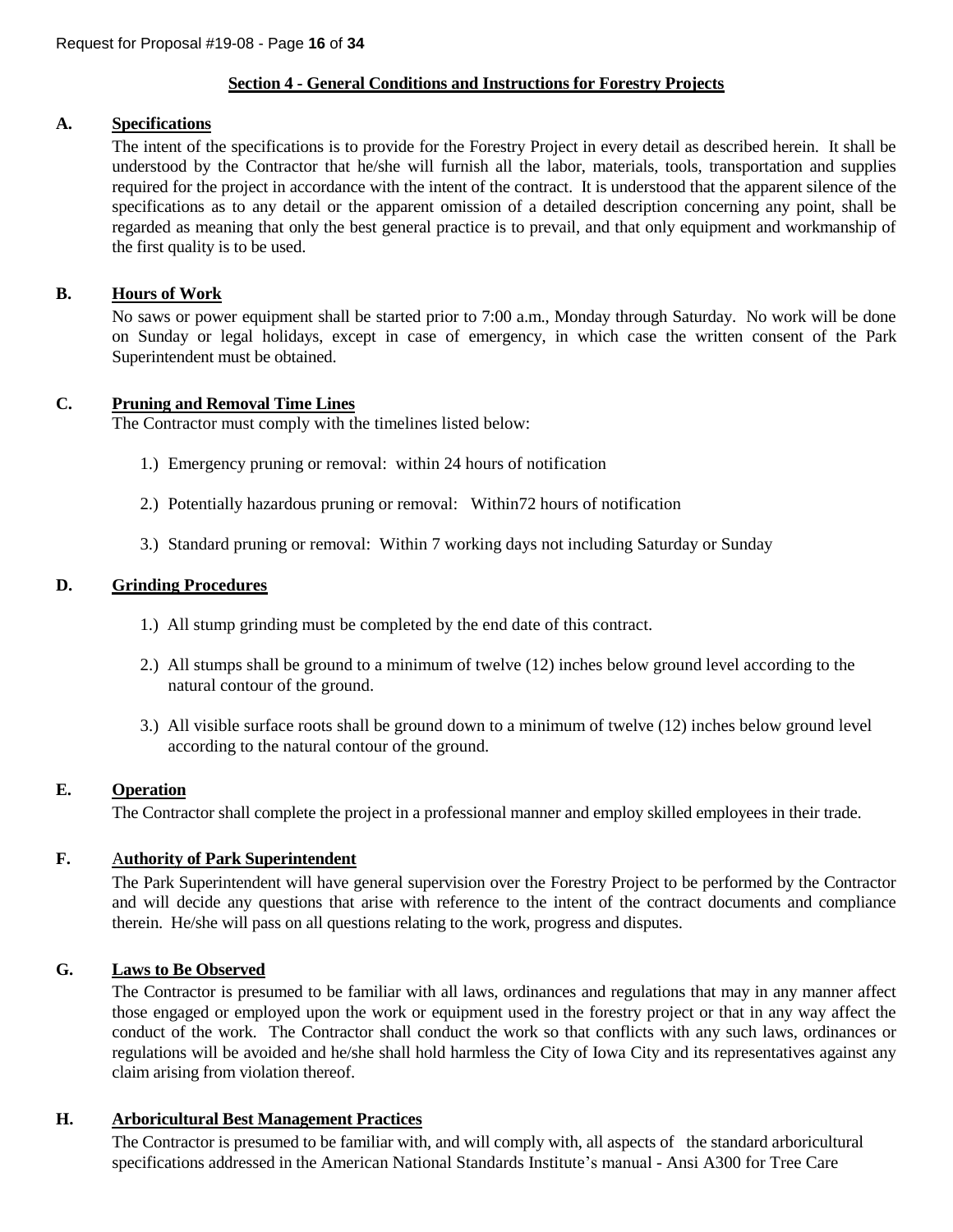Operations- Tree, Shrub and Other Woody Plant Maintenance- Standard Practices 2008, and Ansi Z133.1Safety Requirements for Arboricultural Operations, and all subsequent revisions to these specifications.

## **I. Safety and Health Concerns**

In the performance of his/her contract, the Contractor shall comply with all applicable federal, state and local laws governing safety, health, and sanitation. The Contractor shall furnish such additional safeguards and safety devices and protective equipment and shall take action as the Park Superintendent may determine as being reasonably necessary to protect the life and health of his/her employees and the public.

The Contractor's employees must comply with the appropriate Occupational Health and Safety Administration Personal Protective Equipment requirements. At a minimum, all employees must wear equipment to protect the hearing, eyes, and head. Ground crew members must wear chainsaw chaps.

#### *If personal protective equipment is not worn, work will be stopped.*

#### **J. Permits and Licenses**

The Contractor shall procure all necessary permits and licenses, pay all charges and fees, and give all notices necessary and incidental to the due and lawful prosecution of his/her operations. Six (6) no parking signs will be provided at no charge.

#### **K. Protection of Work and Property**

The Contractor shall carefully protect all property, including, but not limited to, structures, utilities, turf, walks and driveways from damage, injury or loss arising in connection with this contract. All damages shall be satisfactorily restored by the contractor at his/her expense by repairing or replacing all damaged property. The contractor shall provide, erect, and maintain at his own expense without further order, suitable and requisite barriers, signs or other adequate protection. The Contractor shall also provide, keep, and maintain such lights, danger signals or watchmen as may be necessary, or as may be ordered by the Park Superintendent or his/her representative, to ensure the safety of the public as well as those engaged in the work. All barricades and obstructions shall be protected at night by lights that shall be kept burning from sunset to sunrise.

No tree or limbs shall be lowered onto any street without having persons stationed in the streets to stop traffic from both directions at the time the tree of limbs are being lowered unless the street has been duly barricaded in accordance with City ordinances. It is understood that no authority is given by this section authorizing the contractor to block a street without direct permission of the City. The contractor must comply at all times with existing ordinances and those that become effective during this contract period.

#### **L. Methods and Equipment**

The Park Superintendent reserves the right to check all equipment to determine if it is adequate to properly execute the contract. The equipment, appliances, and methods used shall produce a satisfactory quality of work and continuous progress.

If at any time the equipment, appliances, or methods being used are such that the quality of the finished product is not satisfactory or a constant rate of progress is not being maintained, the contractor shall make such changes to the equipment or appliances or furnish such new equipment or appliances or adopt such methods as will ensure a satisfactory finished product within the contract period.

Permission given by the Park Superintendent to use any particular method, equipment or appliances shall not be construed:

1. To relieve the Contractor from furnishing other equipment or appliances or adopting other methods for the prosecution of the work at any time it appears necessary to do so in order to produce work complying with the specifications.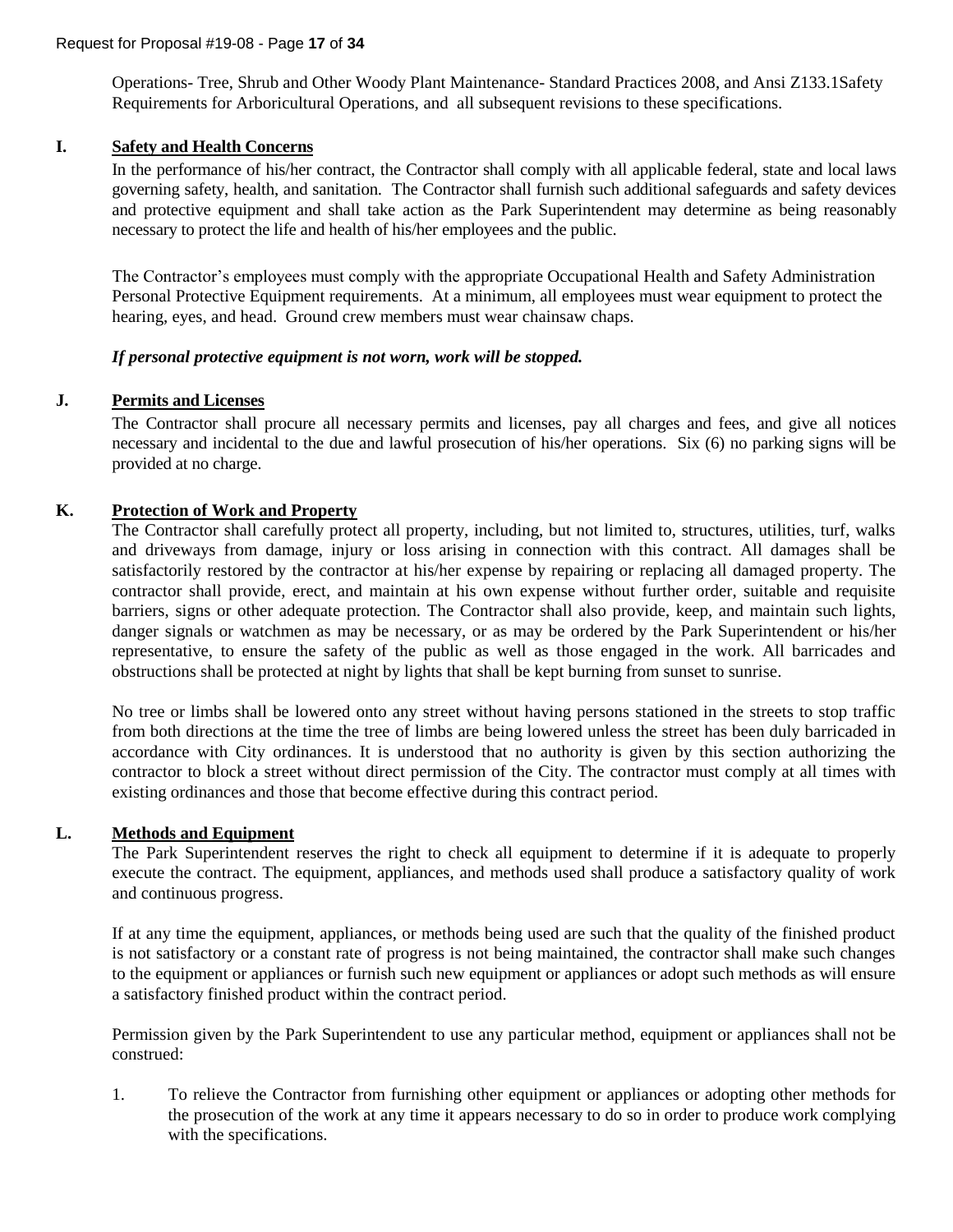2. To bind the City of Iowa City to accept a product which when finished does not conform to the requirements of the contract.

#### **M. Temporary Suspension Of Work**

Work shall be suspended when, in the opinion of the Park Superintendent, weather or other conditions are unfavorable to its satisfactory execution. Work shall also be suspended at the direction of the Park Superintendent pending settlement of disputes arising out of failure of the Contractor to comply with the provisions of the contract. Written notice of suspension of work will be given by the Park Superintendent. When the conditions causing suspension no longer exist, such written notice shall be given to the contractor by the Park Superintendent. Promptly after such written notice, the Contractor shall resume prosecution of the work.

#### **N. Public Utilities**

The Contractor must also realize that all drops, outages, etc., can only be done through daylight hours and associated tree work must be completed in time to allow power by darkness. Arrangements for this type of service are to be made with the utility companies by the contractor at least 24 hours in advance. Communication cables, overhead or underground, either lead or neoprene covered, or open wire on insulators shall be protected with extraordinary care by the contract.

#### **O. Contractor's Employees**

The Park Superintendent or his/her representative may request the removal of any objectionable employee from the job.

#### **P. Property Access**

When necessary, the Contractor shall contact owner of property and/or tenant of property before beginning operation. Contractor must obtain permission to use adjacent property for access to or from worksite.

#### **Q. Repair of Concrete**

Weather conditions may prevent the immediate repair of concrete sidewalks which might be damaged in the course of the performance of this contract. If such broken concrete must be removed for safety, it shall be replaced with compacted crushed rock until such time as the concrete may be replaced.

Replacement Portland Cement Concrete sidewalk repairs shall meet Iowa City Standard Portland Cement Concrete sidewalk specifications which are on file with the City Engineer of the City of Iowa City, Iowa.

#### **R. Contracts and Default**

The City of Iowa City may declare a contract in default for any one of the following reasons:

- Failure or refusal to comply with an order of the Park Superintendent within a reasonable time
- Bankruptcy or insolvency or the making of an assignment for the benefit of creditors
- Failure to carry out the work in an acceptable manner

## **S. Completion of Contracts In Default**

If for any reason a contract is declared in default, the City of Iowa City shall have the right, without process or action at law, to take over all or any portion of the work by securing forestry project operations from another source. Written notice shall be given to the Contractor by the City of Iowa City that his contract has been declared in default and, upon receiving such notice, the Contractor shall peaceably relinquish possession of such work or as specified in the notice.

Neither the contracting authority nor any member or employee thereof shall be in any way liable or accountable to the Contractor or his/her surety for the method by which the completion of said work, or any portion thereof,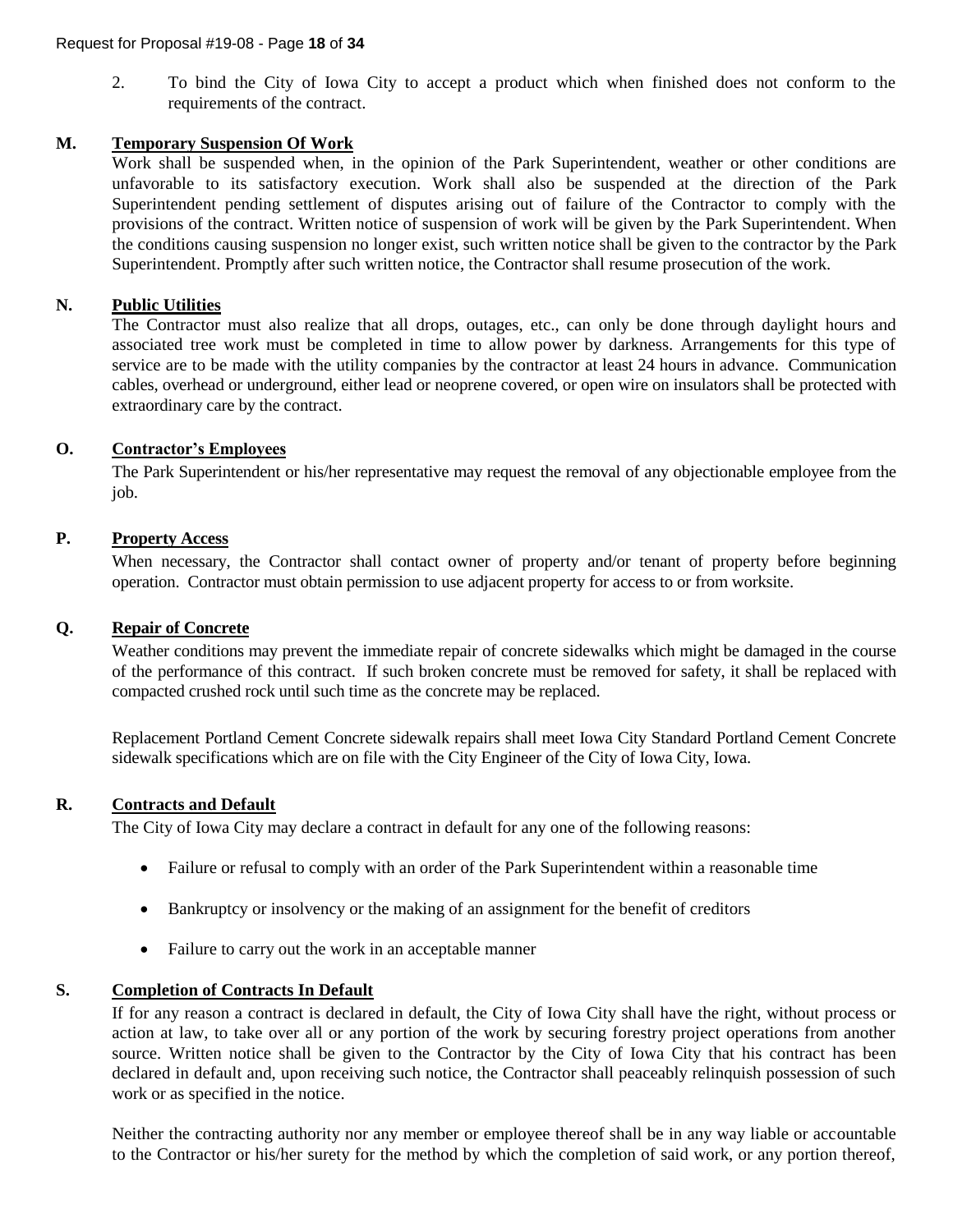may be accomplished or for the price paid thereof. Should the cost of completing the work be in excess of the original contract price, the Contractor and his/her surety shall be held responsible for such excess cost. Should the cost of such completion, including all proper charges, be less than the original contract price, the amount so saved shall be paid to the Contractor. Neither by taking over the work nor by declaring the contract in default shall the City of Iowa City forfeit the right to recover damages from the Contractor or his/her surety for failure to complete the entire contract.

#### **T. Scope of Payment**

The Contractor shall accept the compensation herein provided in full payment for the Forestry Project, labor, tools and equipment and for performing all the work under the contract. All costs arising from the action of the elements, or from any unforeseen difficulties which may be encountered during the prosecution of the work, and up to the time of the acceptance, shall also be included in the full payment referenced herein.

#### **Payment will not be authorized until all work has been completed and accepted. The Contractor must perform tree removal and stump removal services for all trees provided to the Contractor.**

#### **U. Tree Removal Guidelines and Procedures**:

- 1. The following Tree Removal procedures must be followed by the Contractor:
	- a. All limbs, branches or portions of the main trunk shall be lowered by crane or other mechanical means as to prevent damage to any structure, overhead or underground utilities, turf, adjacent trees, shrubs or other landscape materials unless otherwise specified.
	- b. Cut all stumps up to 6" inches in height.
- 2. All provisions set forth in **Title 10, Chapter 8** of the City of Iowa City Code of Ordinances relevant to procedures occurring during the contract shall be followed.
- 3. The following Disposal and Cleanup procedures must be followed by the Contractor:
	- a. All material generated as a result of the removal or pruning of these tree will be hauled to the landfill or an alternate site operated according to the appropriate state and federal regulations. Material directed to be disposed of at the landfill will be handled as directed by the appropriate landfill staff. Material designated by Forestry staff to be hauled to an alternate city location will be handled as directed by the Forestry staff.
	- b. In the event that an area is not cleaned to the satisfaction of the Park Superintendent, the Contractor's work at any time may be stopped and he/she may be required to clean the area in question before further work may proceed.
- 4. Damage prevention and repair shall be as follows:
	- a. The Contractor shall exercise care to prevent damage to surroundings and vegetation during movement to and from each tree during the actual operation.
	- b. If ground conditions are such that ruts may be created by Contractor's equipment during the access to and from the trees, the Contractor shall lay planking to operate the equipment on.
	- c. The Contractor shall repair any damage created as a result of the performance of this contract at his/her cost. All damage repairs must be finished by the specified contract completion date or by an alternate date determined by the Park Superintendent.
	- d. If damage repair work is not completed by the specified date or alternate completion date as determined by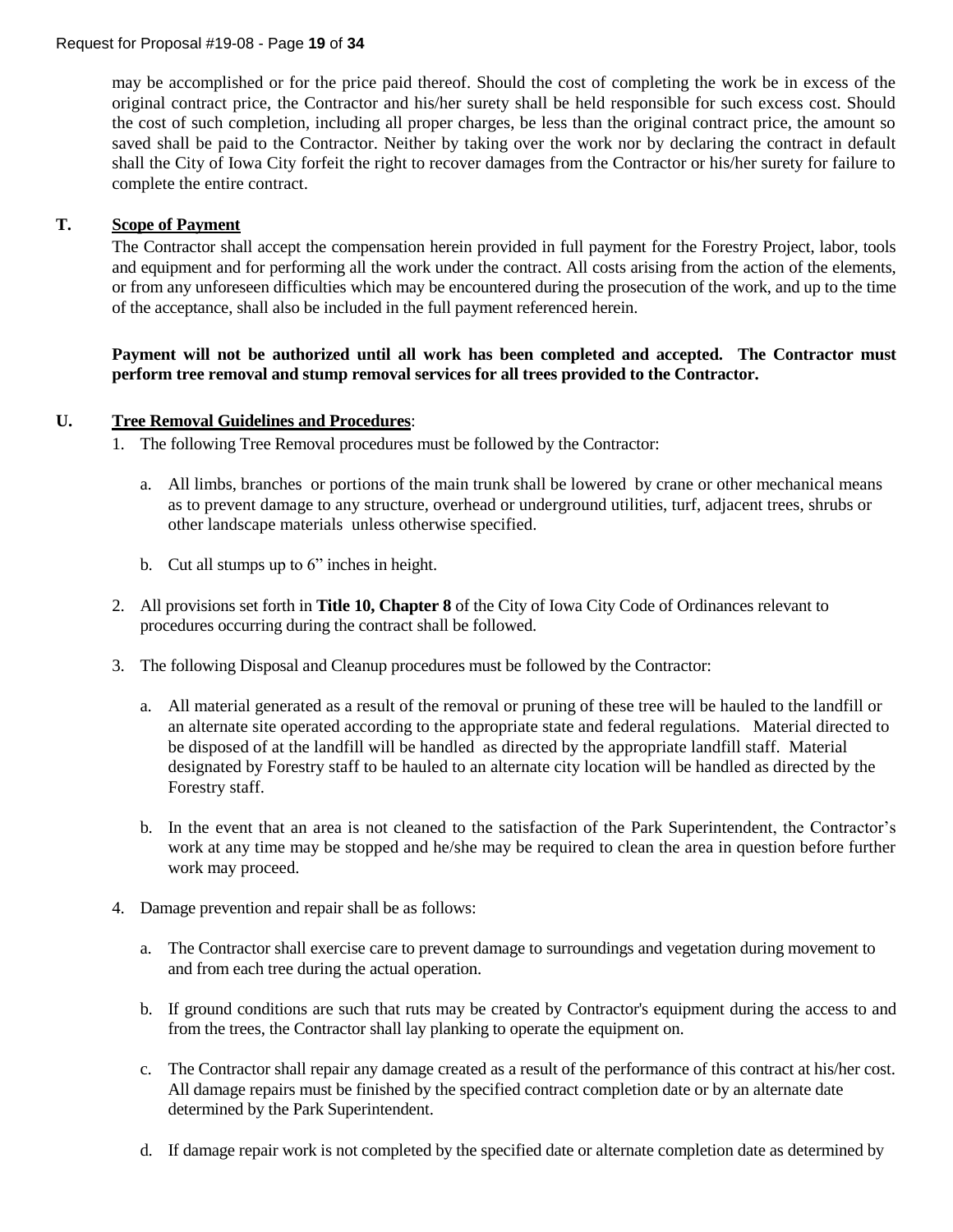the Park Superintendent, Contractor shall be subject to a penalty of \$100.00 per day. This penalty shall be deducted from the contract amount.

5. All work as herein specified must be completed by the dates stated in Section IV. General Conditions and Instructions for Forestry Projects, C. Pruning and Removal Time Lines. In the event that weather conditions do not permit the on-time completion of the contract, the Park Superintendent will determine an alternate completion date. This alternate date shall be consistent with the delay time encountered by the Contractor.

## **V. Cleanup**

All wood, brush, and debris occasioned by the Contractor's operation must be removed by the Contractor by the end of the day's work. This includes raking and/or sweeping and removal of such debris as necessary on both street rightof-way and adjacent private property. Delays in cleanup caused only by weather conditions are to be reported by the Contractor to the Park Superintendent on the day such delay occurs. The Contractor shall also provide an estimate of when cleanup can be effected. Any complaint calls resulting from the Contractor's failure to remove and clean up wood, brush, or debris shall be investigated by the Park Superintendent. If remedial action is required when the Contractor's force is not on the job, such action will be taken by employees of the City. The cost for such action, as determined by the Park Superintendent, shall be withheld from any monies due the contractor under the contract.

#### **W. Stump Grinding/ Clean-Up**

- 1. All loose material (chips and soil) or any mixture created by the grinding process will be removed by the Contractor. The Contractor is responsible for locating an approved disposal site that meets all applicable state and federal regulation. The Contractor may contact the Iowa City Landfill at (319) 887-6112 to make arrangements for disposal at that site if they choose. All landfill fees are the responsibility of the Contractor. This includes but is not limited to:
	- a. All material which may be packed or matted into the surrounding sod.
	- b. All material which may be packed into any portion of the remaining cavity. **Exceptions:** If approved by the Park Superintendent, pure mineral soil loosened as part of the grinding process may be left in the cavity.
- 2. Grinding material may be left at the site overnight. In the event that debris is left, the remaining cavity must be filled to ground level to eliminate any safety hazards. This may be accomplished by:
	- a. Filling the hole with material from the grinding process as a temporary solution overnight.
	- b. Removing the grinding material as outlined above and filling the hole with mineral soil approved by the Park Superintendent.
- 3. **Grinding material left overnight must be completely removed from all sidewalks, driveways, or other thoroughfare to provide a completely clear passageway for any vehicular or pedestrian traffic before the Contractor or the Contractor's representative may leave the site.**

#### **X. Cavity Filling**

- 1. All stump cavities will be filled with mineral soil that is completely free of any clay or other foreign materials; this includes, but is not limited to rocks, roots, and incomplete decomposed organic material. The fill soil will not be excessively filled with clods and will be workable for the purpose of grass seeding.
- 2. All stump grinding completed within a work day must have cavities filled with mineral soil by the end of that same day. If weather does not permit the cavity filling to occur, they must be filled with mineral soil within 48 hours after grinding.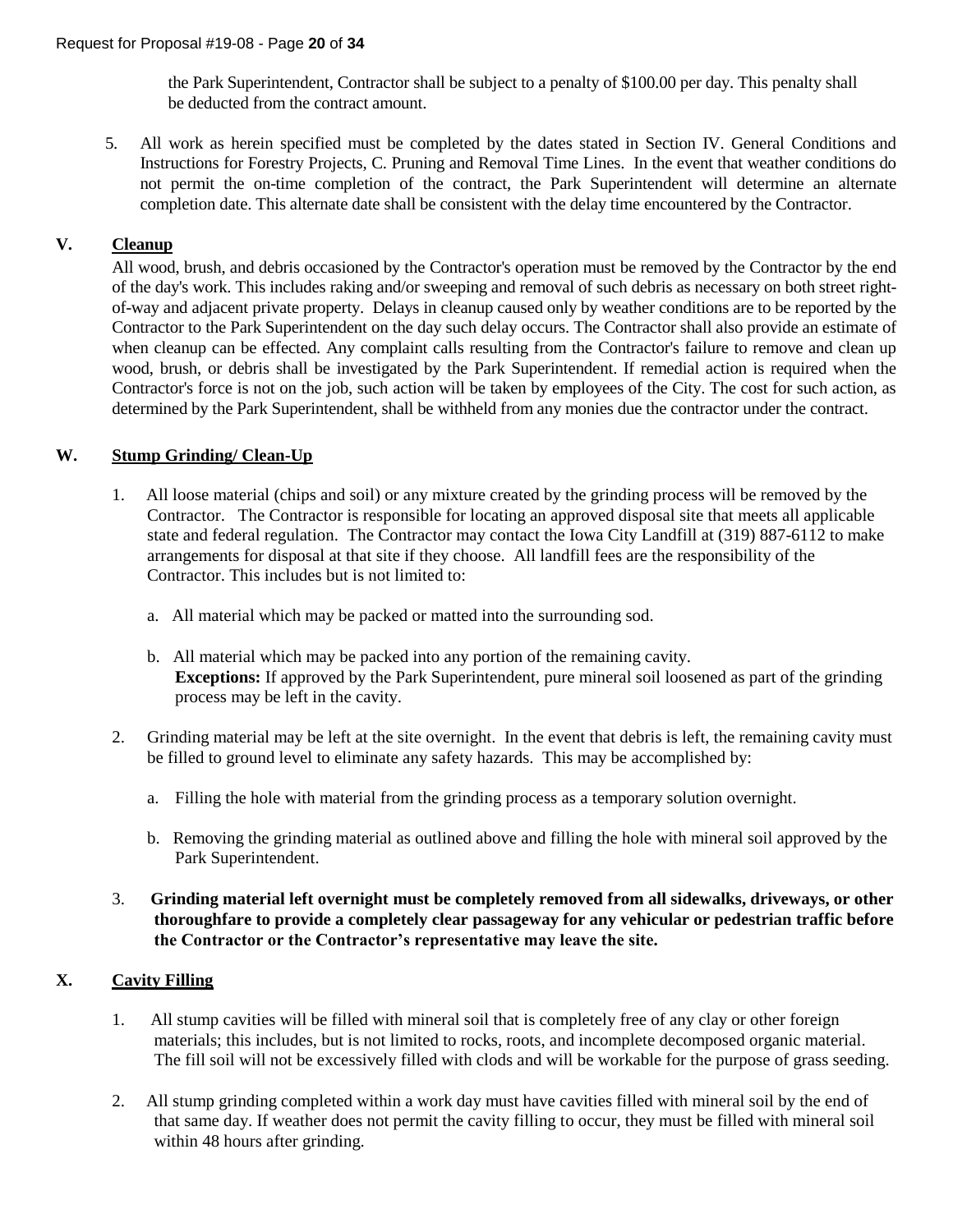#### Request for Proposal #19-08 - Page **21** of **34**

- 3. All cavities must be filled and raked to a minimum of 2", maximum of 6", above the natural contour of the ground.
- 4. All clods larger than 1" in diameter must be removed or broken into smaller, more workable sizes.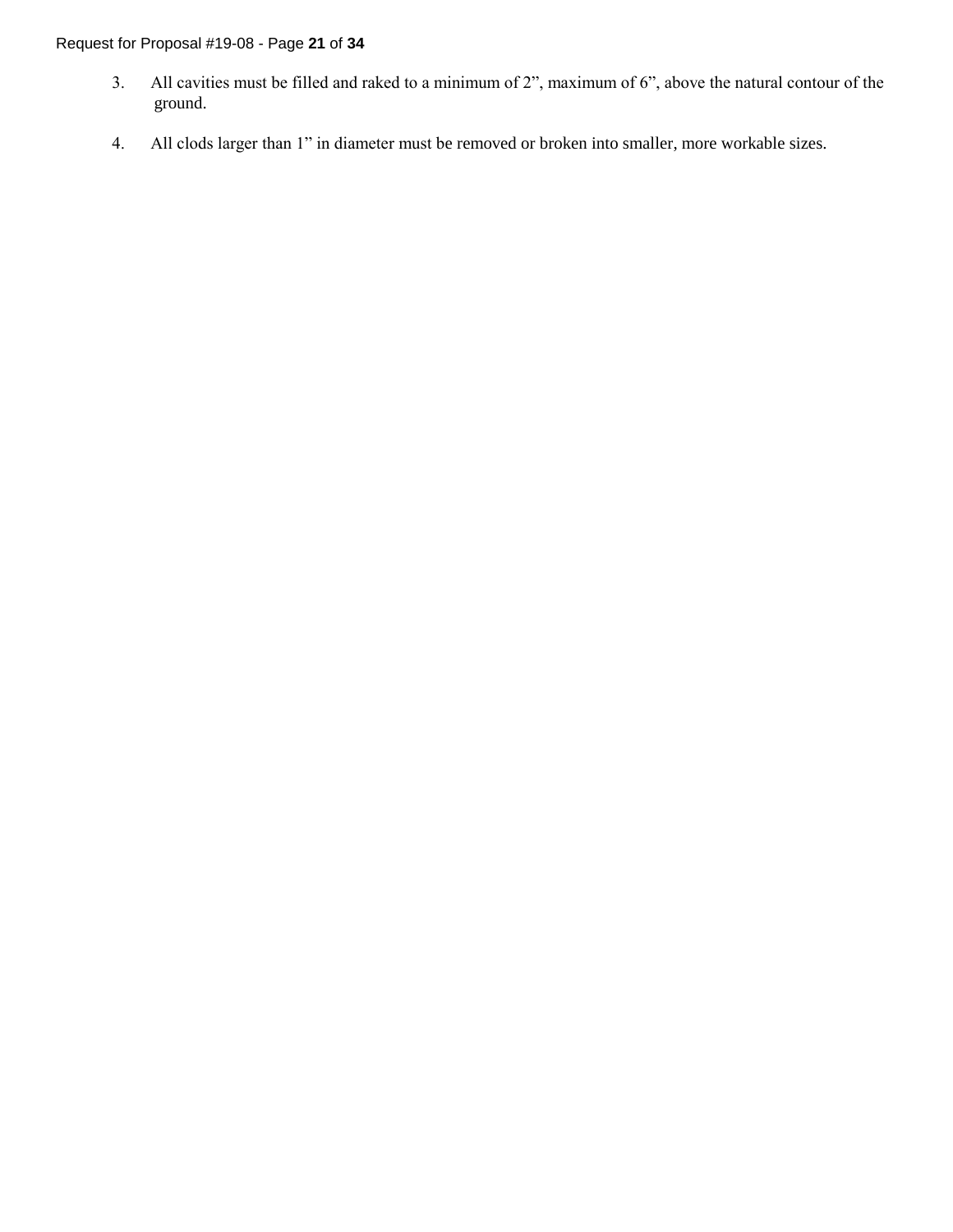#### **Section 5 - References**

The vendor must provide a minimum of three (3) current references where work has been performed similar in scope to this Request for Proposal. The proposer must complete all of the required information listed below, including company name, company address, company contract, title of contract, and phone number of contact. The City reserves the right to contact the company regarding the performance of the vendor.

#### **References from the vendor must include agencies other than the City of Iowa City.**

*Substitute forms will not be accepted. The vendor must complete and submit this form.* 

| 1.) | Company Name:           |  |
|-----|-------------------------|--|
|     | Company Address:        |  |
|     | Company Contact:        |  |
|     | Title of Contact:       |  |
|     | Phone Number:           |  |
|     |                         |  |
|     |                         |  |
| 2.) | Company Name:           |  |
|     | <b>Company Address:</b> |  |
|     | Company Contact:        |  |
|     | Title of Contact:       |  |
|     | Phone Number:           |  |
|     |                         |  |
|     |                         |  |
| 3.) | Company Name:           |  |
|     | Company Address:        |  |
|     | Company Contact:        |  |
|     | Title of Contact:       |  |
|     | Phone Number:           |  |

**Note:** The vendor may include a separate page with the proposal for additional references.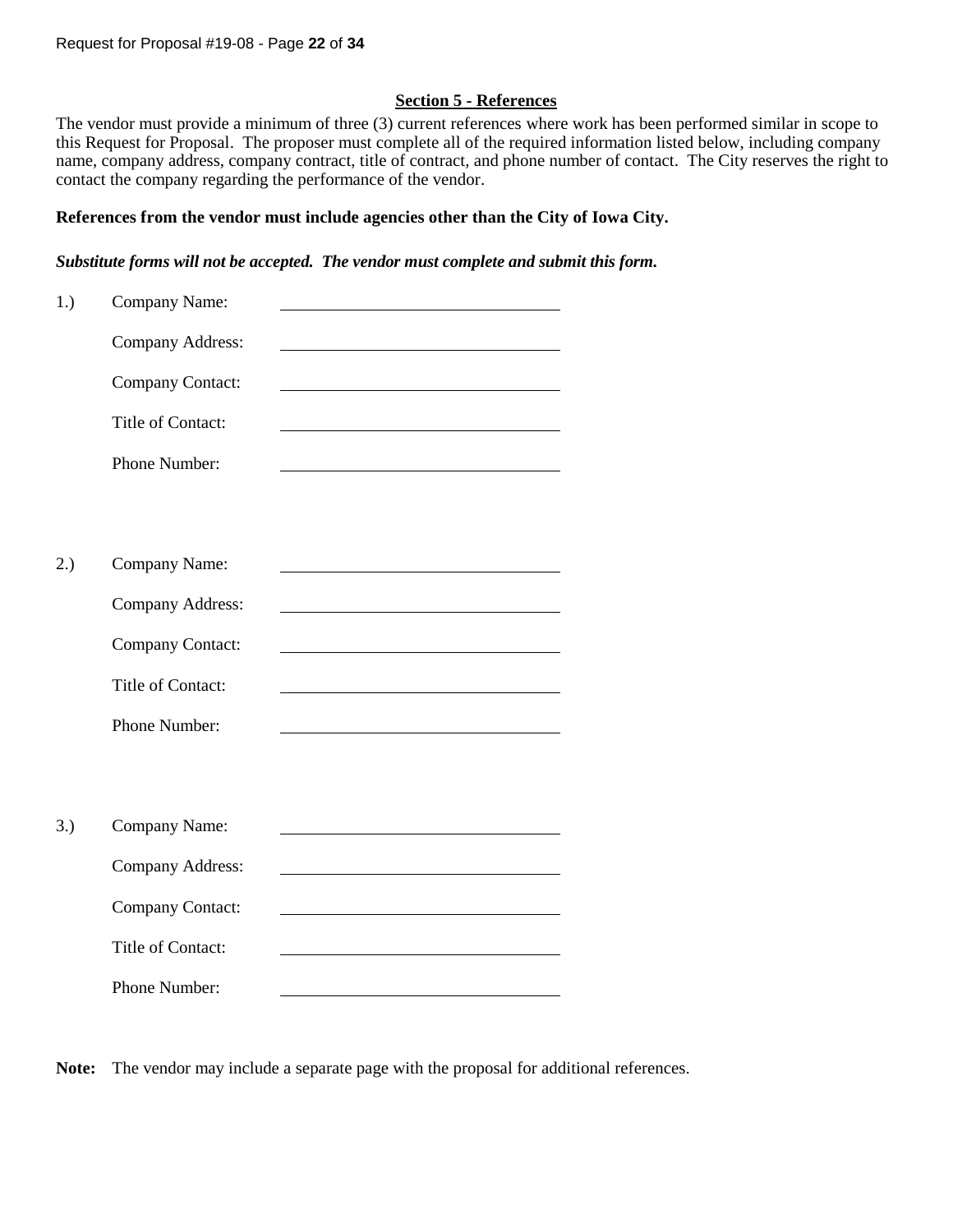#### Request for Proposal #19-08 - Page **23** of **34**

#### **Section 6 - Tree and Stump Removal Services Cost Page**

The undersigned proposer agrees to furnish, in accordance with the attached specifications, the following services, at the prices stated below for tree and stump removal. *All trees have been marked with an orange dot at the base.*

#### *A. Pricing – Tree & Stump Removal*

| <b>Address</b>                         | <b>Species</b>               | Cost                                                                                                                                                                                                                                                                                                                                                                         | <b>Stump</b> |
|----------------------------------------|------------------------------|------------------------------------------------------------------------------------------------------------------------------------------------------------------------------------------------------------------------------------------------------------------------------------------------------------------------------------------------------------------------------|--------------|
| 2211 Nevada Ave                        | ash                          | \$                                                                                                                                                                                                                                                                                                                                                                           | \$           |
| 2401 Miami Dr.<br>(Nevada Ave side)    | ash                          | \$                                                                                                                                                                                                                                                                                                                                                                           | \$           |
| 2407 Wayne Ave<br>(Wade St. side)      | $ash x 2$ (bid as one)       | $\frac{\S_{\frac{1}{2}}}{\S_{\frac{1}{2}}}{\S_{\frac{1}{2}}}{\S_{\frac{1}{2}}}{\S_{\frac{1}{2}}}{\S_{\frac{1}{2}}}{\S_{\frac{1}{2}}}{\S_{\frac{1}{2}}}{\S_{\frac{1}{2}}}{\S_{\frac{1}{2}}}{\S_{\frac{1}{2}}}{\S_{\frac{1}{2}}}{\S_{\frac{1}{2}}}{\S_{\frac{1}{2}}}{\S_{\frac{1}{2}}}{\S_{\frac{1}{2}}}{\S_{\frac{1}{2}}}{\S_{\frac{1}{2}}}{\S_{\frac{1}{2}}}{\S_{\frac{1}{2$ | $\sim$       |
| 1109 Carver St.                        | ash                          | $\sim$                                                                                                                                                                                                                                                                                                                                                                       | $\mathbb{S}$ |
| 1502 Esther St.                        | ash                          | \$                                                                                                                                                                                                                                                                                                                                                                           | \$           |
| 2730 Bradford Dr.                      | ash                          | \$                                                                                                                                                                                                                                                                                                                                                                           | \$           |
| 2405 Friendship St.                    | ash                          | $\mathbb{S}$                                                                                                                                                                                                                                                                                                                                                                 | $\mathbb{S}$ |
| 2414 Friendship St.                    | ash                          | $\mathbb{S}$                                                                                                                                                                                                                                                                                                                                                                 | \$           |
| 2501 Friendship St.                    | ash                          | \$                                                                                                                                                                                                                                                                                                                                                                           | \$           |
| 2704 Friendship St.                    | ash                          | \$                                                                                                                                                                                                                                                                                                                                                                           | $\mathbb{S}$ |
| 2721 Friendship St.                    | ash                          | $\mathbb{S}$                                                                                                                                                                                                                                                                                                                                                                 | $\mathbb{S}$ |
| 2809 Friendship St.                    | ash                          | $\mathbb{S}$                                                                                                                                                                                                                                                                                                                                                                 | $\mathbb{S}$ |
| 10 Norwood Circle                      | ash (closest to driveway) \$ |                                                                                                                                                                                                                                                                                                                                                                              | $\sim$       |
| 1925 Friendship St.                    | elm                          | \$                                                                                                                                                                                                                                                                                                                                                                           | \$           |
| 1132 Washington St.                    | poplar                       | \$                                                                                                                                                                                                                                                                                                                                                                           | \$           |
| Across the Street from<br>927 Park Rd. | mulberry                     | \$                                                                                                                                                                                                                                                                                                                                                                           | \$           |

Written Total \_\_\_\_\_\_\_\_\_\_\_\_\_\_\_\_\_\_\_\_\_\_\_\_\_\_\_\_\_\_\_\_\_\_\_\_\_\_\_\_\_\_\_\_\_\_\_\_\_\_\_\_\_\_\_\_\_\_\_\_\_\_\_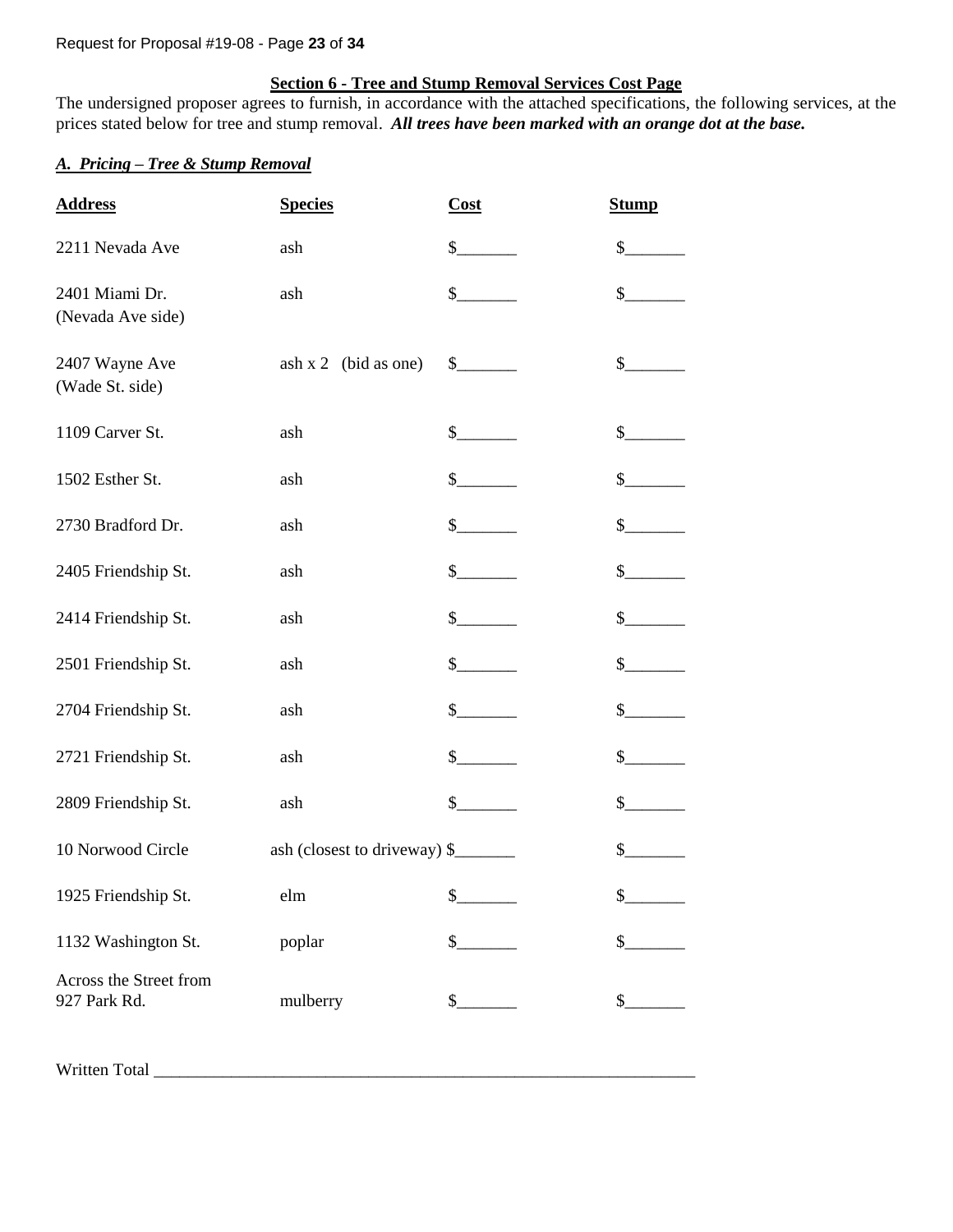#### **Exceptions, Deviations or other Agreements**

**Exceptions/Deviations** to this Request for Proposal shall be taken below. Exceptions may not be added to any submittals after the due date. If adequate space is not provided for exceptions/deviations, please use a separate sheet of paper. **If your company has no exceptions/deviations, please write "No Exceptions" in the space provided. If you state no exceptions, you may not add your company's terms and conditions or any other documents to your submitted proposal or any submittals after the proposal due date.**

\_\_\_\_\_\_\_\_\_\_\_\_\_\_\_\_\_\_\_\_\_\_\_\_\_\_\_\_\_\_\_\_\_\_\_\_\_\_\_\_\_\_\_\_\_\_\_\_\_\_\_\_\_\_\_\_\_\_\_\_\_\_\_\_\_\_\_\_\_\_\_\_\_\_\_\_\_\_\_\_\_\_\_\_\_\_\_\_\_\_\_\_\_\_\_\_\_ \_\_\_\_\_\_\_\_\_\_\_\_\_\_\_\_\_\_\_\_\_\_\_\_\_\_\_\_\_\_\_\_\_\_\_\_\_\_\_\_\_\_\_\_\_\_\_\_\_\_\_\_\_\_\_\_\_\_\_\_\_\_\_\_\_\_\_\_\_\_\_\_\_\_\_\_\_\_\_\_\_\_\_\_\_\_\_\_\_\_\_\_\_\_\_\_\_ \_\_\_\_\_\_\_\_\_\_\_\_\_\_\_\_\_\_\_\_\_\_\_\_\_\_\_\_\_\_\_\_\_\_\_\_\_\_\_\_\_\_\_\_\_\_\_\_\_\_\_\_\_\_\_\_\_\_\_\_\_\_\_\_\_\_\_\_\_\_\_\_\_\_\_\_\_\_\_\_\_\_\_\_\_\_\_\_\_\_\_\_\_\_\_\_\_ \_\_\_\_\_\_\_\_\_\_\_\_\_\_\_\_\_\_\_\_\_\_\_\_\_\_\_\_\_\_\_\_\_\_\_\_\_\_\_\_\_\_\_\_\_\_\_\_\_\_\_\_\_\_\_\_\_\_\_\_\_\_\_\_\_\_\_\_\_\_\_\_\_\_\_\_\_\_\_\_\_\_\_\_\_\_\_\_\_\_\_\_\_\_\_\_\_

#### **Prohibited Interest**

Section 362.5 of the Iowa Code prohibits a City officer or employee from having an interest in a contract with the City, and certifies that no employee or officer of the City, which includes members of the City Council and City boards and commissions, has an interest, either direct or indirect, in this agreement, that does not fall within the exceptions to said statutory provision enumerated in Section 362.5

Your firm shall identify any relationship that has existed, or presently exists with the City of Iowa City and its staff that may interfere with fair competition or may be a possible conflict of interest for either party. **If no relationship has existed or does not presently exist, the company must make this statement in the space provided below (companies are subject to disqualification on the basis of any potential for conflict of interest as determined by the City of Iowa City).**

\_\_\_\_\_\_\_\_\_\_\_\_\_\_\_\_\_\_\_\_\_\_\_\_\_\_\_\_\_\_\_\_\_\_\_\_\_\_\_\_\_\_\_\_\_\_\_\_\_\_\_\_\_\_\_\_\_\_\_\_\_\_\_\_\_\_\_\_\_\_\_\_\_\_\_\_\_\_\_\_\_\_\_\_\_\_\_\_\_\_\_\_\_\_\_\_\_ \_\_\_\_\_\_\_\_\_\_\_\_\_\_\_\_\_\_\_\_\_\_\_\_\_\_\_\_\_\_\_\_\_\_\_\_\_\_\_\_\_\_\_\_\_\_\_\_\_\_\_\_\_\_\_\_\_\_\_\_\_\_\_\_\_\_\_\_\_\_\_\_\_\_\_\_\_\_\_\_\_\_\_\_\_\_\_\_\_\_\_\_\_\_\_\_\_ \_\_\_\_\_\_\_\_\_\_\_\_\_\_\_\_\_\_\_\_\_\_\_\_\_\_\_\_\_\_\_\_\_\_\_\_\_\_\_\_\_\_\_\_\_\_\_\_\_\_\_\_\_\_\_\_\_\_\_\_\_\_\_\_\_\_\_\_\_\_\_\_\_\_\_\_\_\_\_\_\_\_\_\_\_\_\_\_\_\_\_\_\_\_\_\_\_ \_\_\_\_\_\_\_\_\_\_\_\_\_\_\_\_\_\_\_\_\_\_\_\_\_\_\_\_\_\_\_\_\_\_\_\_\_\_\_\_\_\_\_\_\_\_\_\_\_\_\_\_\_\_\_\_\_\_\_\_\_\_\_\_\_\_\_\_\_\_\_\_\_\_\_\_\_\_\_\_\_\_\_\_\_\_\_\_\_\_\_\_\_\_\_\_\_

## **Liens, Unsatisfied Judgments, Disciplinary Actions**

List any and all disciplinary actions, administrative proceedings, malpractice claims or other like proceedings against your company or any of its personnel relating to your firm's services that are current, pending, or occurring in the last five (5) years. If your company has no liens, unsatisfied judgments, or disciplinary actions that have occurred you must state this also.

\_\_\_\_\_\_\_\_\_\_\_\_\_\_\_\_\_\_\_\_\_\_\_\_\_\_\_\_\_\_\_\_\_\_\_\_\_\_\_\_\_\_\_\_\_\_\_\_\_\_\_\_\_\_\_\_\_\_\_\_\_\_\_\_\_\_\_\_\_\_\_\_\_\_\_\_\_\_\_\_\_\_\_\_\_\_\_\_\_\_\_\_\_\_\_\_\_ \_\_\_\_\_\_\_\_\_\_\_\_\_\_\_\_\_\_\_\_\_\_\_\_\_\_\_\_\_\_\_\_\_\_\_\_\_\_\_\_\_\_\_\_\_\_\_\_\_\_\_\_\_\_\_\_\_\_\_\_\_\_\_\_\_\_\_\_\_\_\_\_\_\_\_\_\_\_\_\_\_\_\_\_\_\_\_\_\_\_\_\_\_\_\_\_\_ \_\_\_\_\_\_\_\_\_\_\_\_\_\_\_\_\_\_\_\_\_\_\_\_\_\_\_\_\_\_\_\_\_\_\_\_\_\_\_\_\_\_\_\_\_\_\_\_\_\_\_\_\_\_\_\_\_\_\_\_\_\_\_\_\_\_\_\_\_\_\_\_\_\_\_\_\_\_\_\_\_\_\_\_\_\_\_\_\_\_\_\_\_\_\_\_\_ \_\_\_\_\_\_\_\_\_\_\_\_\_\_\_\_\_\_\_\_\_\_\_\_\_\_\_\_\_\_\_\_\_\_\_\_\_\_\_\_\_\_\_\_\_\_\_\_\_\_\_\_\_\_\_\_\_\_\_\_\_\_\_\_\_\_\_\_\_\_\_\_\_\_\_\_\_\_\_\_\_\_\_\_\_\_\_\_\_\_\_\_\_\_\_\_\_

## **City of Iowa City Wage Theft Policy**

Your company must carefully review the policy included in Section VII. of this Request for Proposal. Any objection that your company has regarding this policy must be stated in the space provided below. If your company is in agreement with this policy and is able to uphold the policy, provide a statement in the space provided below.

\_\_\_\_\_\_\_\_\_\_\_\_\_\_\_\_\_\_\_\_\_\_\_\_\_\_\_\_\_\_\_\_\_\_\_\_\_\_\_\_\_\_\_\_\_\_\_\_\_\_\_\_\_\_\_\_\_\_\_\_\_\_\_\_\_\_\_\_\_\_\_\_\_\_\_\_\_\_\_\_\_\_\_\_\_\_\_\_\_\_\_\_\_\_\_\_\_ \_\_\_\_\_\_\_\_\_\_\_\_\_\_\_\_\_\_\_\_\_\_\_\_\_\_\_\_\_\_\_\_\_\_\_\_\_\_\_\_\_\_\_\_\_\_\_\_\_\_\_\_\_\_\_\_\_\_\_\_\_\_\_\_\_\_\_\_\_\_\_\_\_\_\_\_\_\_\_\_\_\_\_\_\_\_\_\_\_\_\_\_\_\_\_\_\_ \_\_\_\_\_\_\_\_\_\_\_\_\_\_\_\_\_\_\_\_\_\_\_\_\_\_\_\_\_\_\_\_\_\_\_\_\_\_\_\_\_\_\_\_\_\_\_\_\_\_\_\_\_\_\_\_\_\_\_\_\_\_\_\_\_\_\_\_\_\_\_\_\_\_\_\_\_\_\_\_\_\_\_\_\_\_\_\_\_\_\_\_\_\_\_\_\_ \_\_\_\_\_\_\_\_\_\_\_\_\_\_\_\_\_\_\_\_\_\_\_\_\_\_\_\_\_\_\_\_\_\_\_\_\_\_\_\_\_\_\_\_\_\_\_\_\_\_\_\_\_\_\_\_\_\_\_\_\_\_\_\_\_\_\_\_\_\_\_\_\_\_\_\_\_\_\_\_\_\_\_\_\_\_\_\_\_\_\_\_\_\_\_\_\_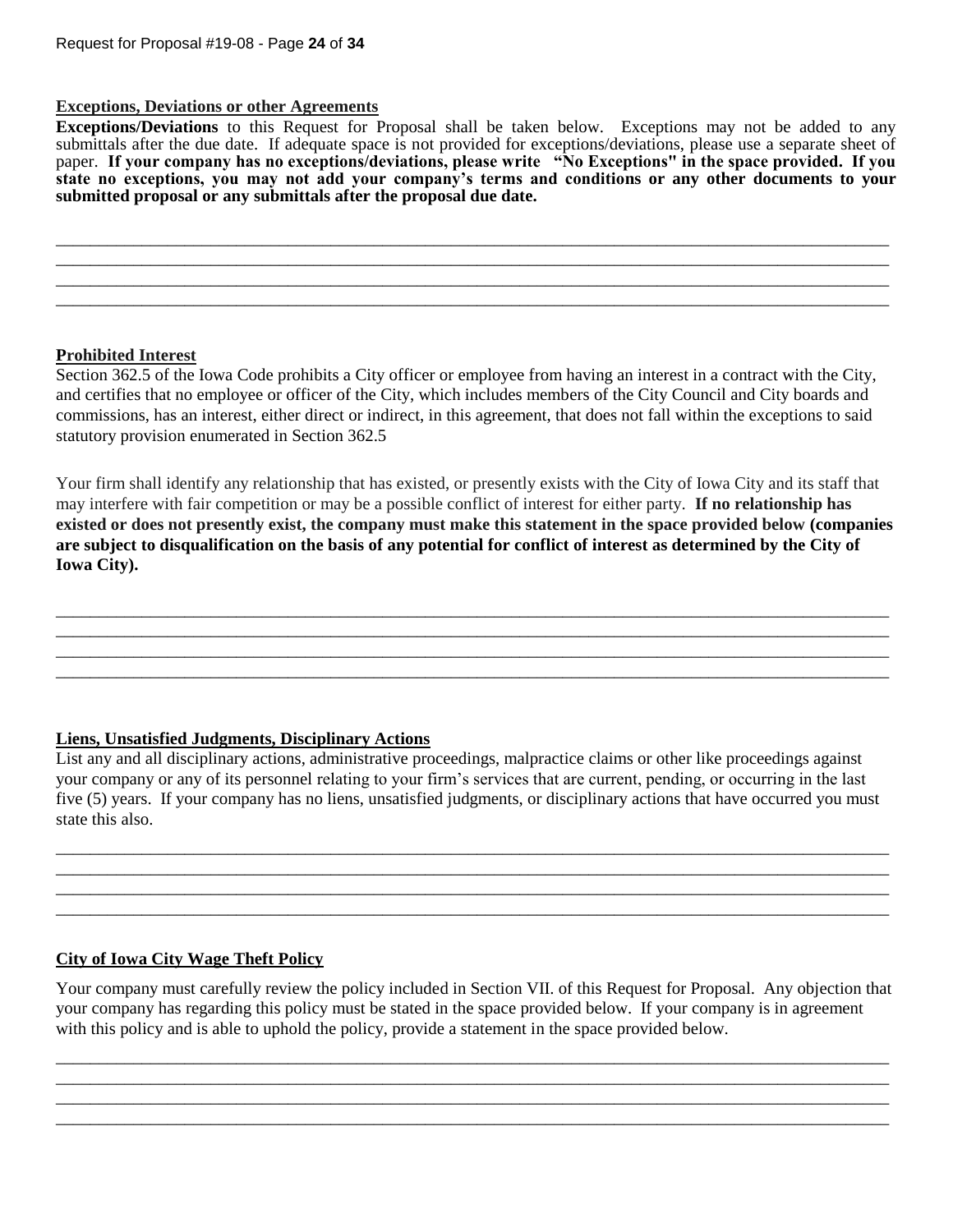#### **Voluntary Demographic Information**

- *"Women owned business"* means a business that is fifty-one percent or more owned, operated, and actively managed by one or more women.
- *"Minority-owned business"* means a business that is fifty-one percent or more owned, operated, and actively managed by one or more minority persons. "Minority" persons are persons who are Asian, Black, Hispanic and Native American.
- *"Service-disabled veteran-owned business"* means a business that is fifty-one percent or more owned, operated, and actively managed by one or more service-disabled veterans, as defined in 15 U.S.C. §632.
- $\Box$  None of the Above

## **Project Completion Date**

Tree and stump removal for the trees listed in Section 6 shall be completed by *May 4, 2018*. Please state in the space provided below if this completion date can be met by your company. If the completion date of *May 4, 2018* cannot be met provide an alternate completion date.

Designated person(s) who can be contacted for information during the period of evaluation and for prompt contract administration upon award of the contract. Provide the following information:

\_\_\_\_\_\_\_\_\_\_\_\_\_\_\_\_\_\_\_\_\_\_\_\_\_\_\_\_\_\_\_\_\_\_\_\_\_\_\_\_\_\_\_\_\_\_\_\_\_\_\_\_\_\_\_\_\_\_\_\_\_\_\_\_\_\_\_\_\_\_\_\_\_\_\_\_\_\_\_\_\_\_\_\_\_\_\_\_\_\_ \_\_\_\_\_\_\_\_\_\_\_\_\_\_\_\_\_\_\_\_\_\_\_\_\_\_\_\_\_\_\_\_\_\_\_\_\_\_\_\_\_\_\_\_\_\_\_\_\_\_\_\_\_\_\_\_\_\_\_\_\_\_\_\_\_\_\_\_\_\_\_\_\_\_\_\_\_\_\_\_\_\_\_\_\_\_\_\_\_\_ \_\_\_\_\_\_\_\_\_\_\_\_\_\_\_\_\_\_\_\_\_\_\_\_\_\_\_\_\_\_\_\_\_\_\_\_\_\_\_\_\_\_\_\_\_\_\_\_\_\_\_\_\_\_\_\_\_\_\_\_\_\_\_\_\_\_\_\_\_\_\_\_\_\_\_\_\_\_\_\_\_\_\_\_\_\_\_\_\_\_

Name:

Phone Number:

The undersigned proposer, having examined and determined the scope of this Request for Proposal, hereby proposes to provide the required labor, services, materials, and equipment to perform the work as described in the proposal documents and to do all work at the prices set forth within.

The undersigned proposer certifies that this proposal is made in good faith and without collusion and connection with any person or persons bidding on the project.

The undersigned proposer states that this proposal is made in conformity with the specifications and qualifications contained herein. In the event that there are any discrepancies or differences between any conditions of the vendor's proposal and the Request for Proposal prepared by the City of Iowa City, the City's document shall prevail.

| Name of Firm:                     |
|-----------------------------------|
| Name and Title of Representative: |
| Authorized Signature:             |

Address: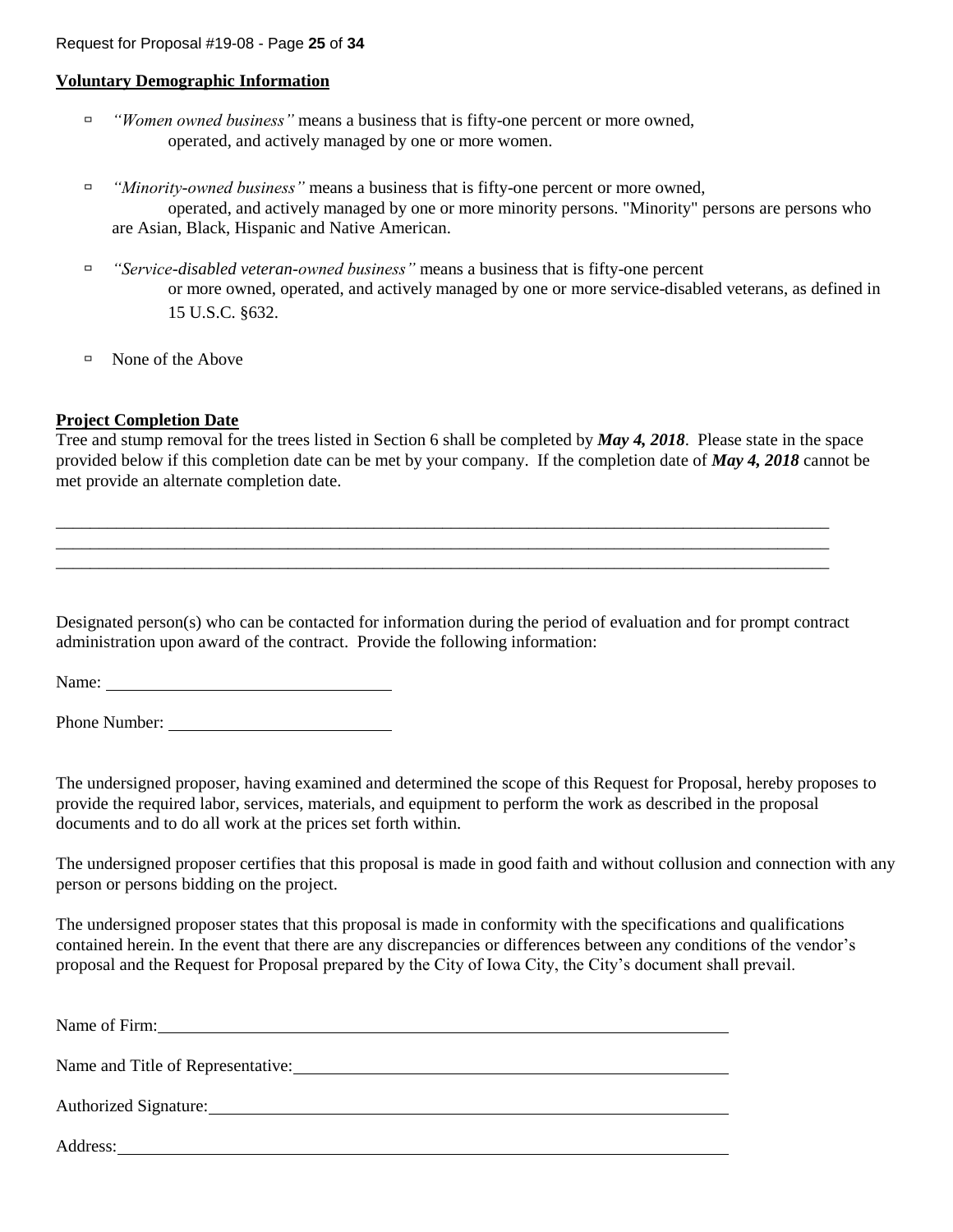# Request for Proposal #19-08 - Page **26** of **34**

| Date:                                                                                                                                                                                                                          |  |
|--------------------------------------------------------------------------------------------------------------------------------------------------------------------------------------------------------------------------------|--|
|                                                                                                                                                                                                                                |  |
|                                                                                                                                                                                                                                |  |
| E-Mail Address: Management and Address and Address and Address and Address and Address and Address and Address and Address and Address and Address and Address and Address and Address and Address and Address and Address and |  |
|                                                                                                                                                                                                                                |  |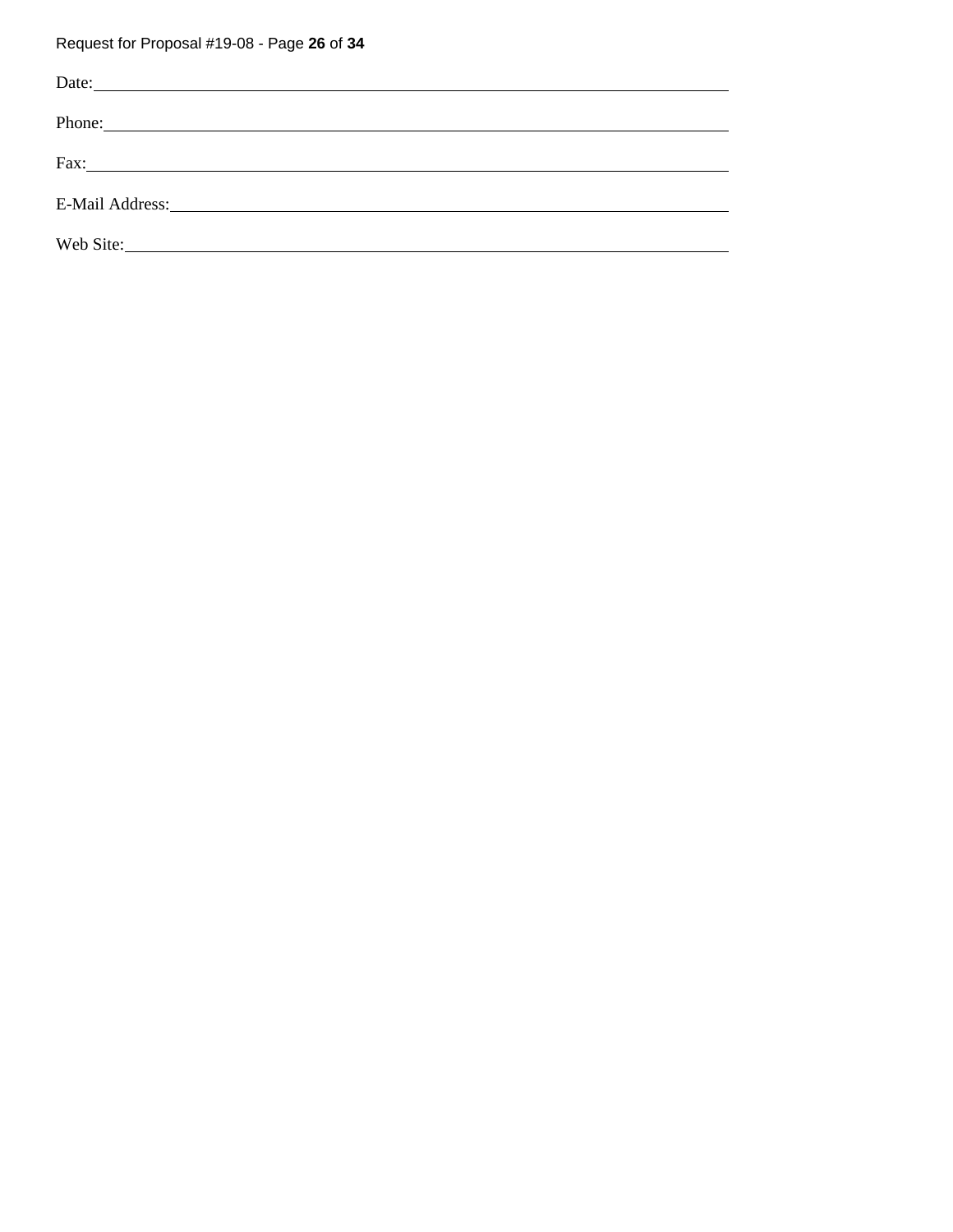## **Section 7 - City of Iowa City Wage Theft Policy**

It is the policy of the City of Iowa City, as expressed by City Council Resolution No. 15-364 adopted on November 10, 2015, not to enter into certain contracts with, or provide discretionary economic development assistance to, any person or entity (including an owner of more than 25% of the entity) who has admitted guilt or liability or been adjudicated guilty or liable in any judicial or administrative proceeding of committing a repeated or willful violation of the Iowa Wage Payment Collection law, the Iowa Minimum Wage Act, the Federal Fair Labor Standards Act or any comparable state statute or local ordinance, which governs the payment of wages, for a period of five (5) years from the date of the last conviction, entry of plea, administrative finding or admission of guilt. (hereinafter "Wage Theft Policy")

- I. **Application**. The Wage Theft Policy applies to the following:
- a. Contracts in excess of \$25,000 for goods, services or public improvements.

b. Contracts for discretionary economic development assistance. "Discretionary" economic development assistance shall mean any economic development assistance provided by the City of Iowa City that is not required by law.

II. **Exceptions.** The Wage Theft Policy does not apply to emergency purchases of goods and services, emergency construction or public improvement work, sole source contracts excepted by the City's purchasing manual, cooperative/piggyback purchasing or contracts with other governmental entities.

## III. **Affidavit. The contracting entity must complete the attached affidavit showing compliance with the Wage Theft Policy and provide it to the Contracting Department prior to the execution of the contract.**

Contract provision: Any contract to which this policy is applicable will include the following contract provision: If the City becomes aware that a person or entity (including an owner of more than 25% of the entity) has admitted guilt or liability or been adjudicated guilty or liable in any judicial or administrative proceeding of committing a repeated or willful violation of the Iowa Wage Payment Collection law, the Iowa Minimum Wage Act, the Federal Fair Labor Standards Act or any comparable state statute or local ordinance, which governs the payment of wages, within the five (5) year period prior to the award or at any time after the award, such violation shall constitute a default under the contract.

IV. **Waivers.** If a person or entity is ineligible to contract with the City as a result of the Wage Theft Policy it may submit a request in writing indicating that one or more of the following actions have been taken:

- a. There has been a bona fide change in ownership or control of the ineligible person or entity;
- b. Disciplinary action has been taken against the individual(s) responsible for the acts giving rise to the violation(s);
- c. Remedial action has been taken to prevent a recurrence of the acts giving rise to the disqualification or default; or
- d. Other factors that the person or entity believes are relevant.

The City Manager or Designee shall review the documentation submitted, make any inquiries deemed necessary, request additional documentation if warranted and determine whether a reduction in the ineligibility period or waiver is warranted. Should the City Manager or Designee determine that a reduction or waiver of the ineligibility period is warranted the City Manager or Designee shall make such recommendation to the City Council. The City Council will make a final decision as to whether to grant a reduction or waiver.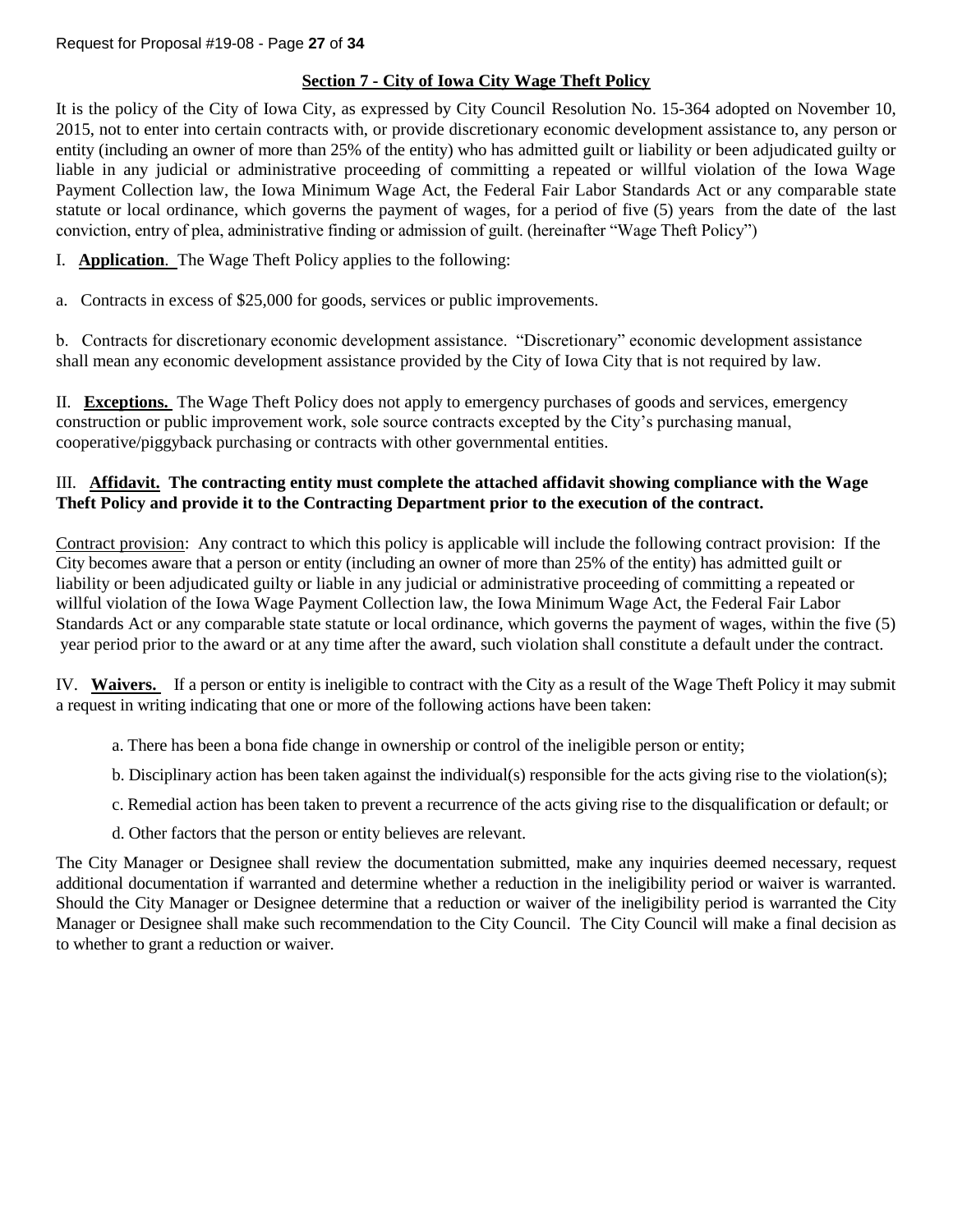# Request for Proposal #19-08 - Page **28** of **34**

# **Wage Theft Affidavit**

|    | $\sum$ SS:                                                                                                                                                                                                                                                                                                                                                                                                         |           |  |
|----|--------------------------------------------------------------------------------------------------------------------------------------------------------------------------------------------------------------------------------------------------------------------------------------------------------------------------------------------------------------------------------------------------------------------|-----------|--|
|    | County                                                                                                                                                                                                                                                                                                                                                                                                             |           |  |
|    |                                                                                                                                                                                                                                                                                                                                                                                                                    |           |  |
|    | I am the <u>contracting</u> entity") and have the authority to execute this affidavit on behalf of said contracting entity and any<br>1.<br>person or entity with an ownership interest in said contracting entity of more than 25%.                                                                                                                                                                               |           |  |
| 2. | interest of more than 25% of said contracting entity has been adjudicated guilty or liable in any judicial or<br>administrative proceeding of committing a repeated or willful violation of the Iowa Wage Payment Collection Law,<br>the Iowa Minimum Wage Act, the Federal Fair Labor Standards Act or any comparable state statue of local<br>ordinance, which governs the payment of wages in the last 5 years. |           |  |
|    |                                                                                                                                                                                                                                                                                                                                                                                                                    | Signature |  |
|    | This instrument was acknowledged before me by                                                                                                                                                                                                                                                                                                                                                                      |           |  |
|    |                                                                                                                                                                                                                                                                                                                                                                                                                    |           |  |
|    |                                                                                                                                                                                                                                                                                                                                                                                                                    |           |  |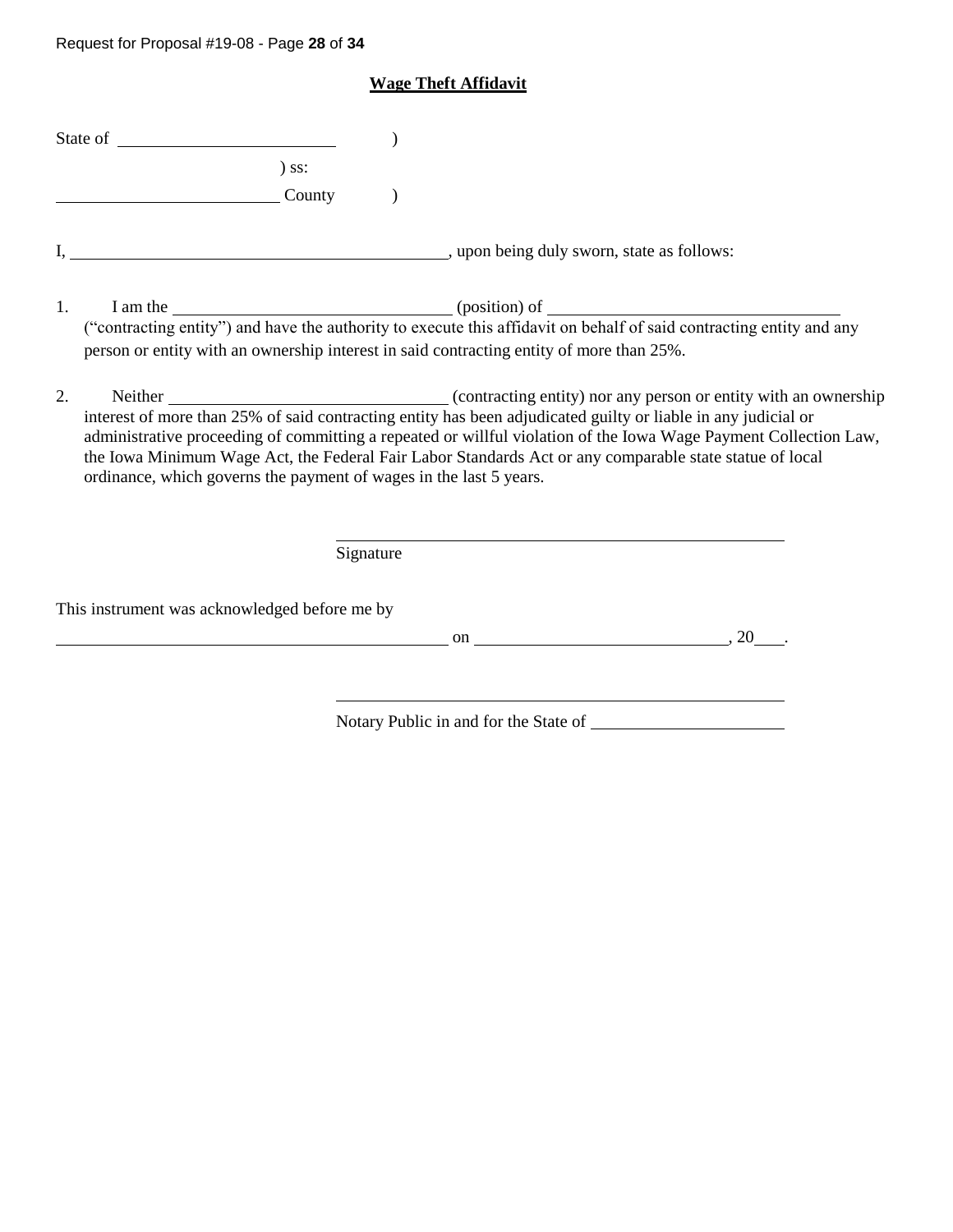#### **Section 8 - Contract Compliance Document**

*Note: Submission of the Contract Compliance Document and the company's EEO Policy will be required only upon contract award.*

#### **General Policy Statement**

It is the policy of the City of Iowa City to require equal employment opportunity in all City Contract work. This policy prohibits discrimination by the City's contractors, consultants and vendors and requires them to ensure that applicants seeking employment with them and their employees are treated equally without regard to race, color, creed, religion, national origin, sex, gender identity, sexual orientation, disability, marital status, and age.

It is the City's intention to assist employers, who are City contractors, vendors or consultants, in designing and implementing equal opportunity so that all citizens will be afforded equal accessibility and opportunity to gain and maintain employment.

#### Provisions:

- 1. All contractors, vendors, and consultants requesting to do business with the City must submit an Equal Opportunity Policy Statement before the execution of the contract.
- 2. All City contractors, vendors, and consultants with contracts of \$25,000 or more (or less) if required by another governmental agency) must abide by the requirements of the City's Contract Compliance Program. Emergency contracts may be exempt from this provision at the discretion of the City. Regardless of the value of the contract, all contractors, vendors, and consultants are subject to the City's Human Rights Ordinance, which is codified at Article 2 of the City Code.
- 3. Contracting departments are responsible for assuring that City contractors, vendors, and consultants are made aware of the City's Contract Compliance Program reporting responsibilities and receive the appropriate reporting forms. A notification of requirements will be included in any request for proposal and notice of bids.
- 4. Contracting departments are responsible for answering questions about contractor, consultant, and vendor compliance during the course of the contract with the City.
- 5. All contractors, consultants and vendors must refrain from the use of any signs or designations which are sexist in nature, such as those which state "Men Working" or "Flagman Ahead", and instead use gender neutral signs.
- 6. All contractors, consultants, and vendors must assure that their subcontractors abide by the City's Human Rights Ordinance. The City's protected classes are listed at Iowa City City Code section 2-3-1.

## **Suggested Steps To Assure Equal Employment Opportunities**

1. Company Policy

Determine your company's policy regarding equal employment opportunities. Document the policy and post it in a conspicuous place so that it is known to all your employees. Furthermore, disseminate the policy to all potential sources of employees and to their subcontractors asking their cooperation. The policy statement should recognize and accept their responsibility to provide equal employment opportunity in all your employment practices. In regard to dissemination of this policy, this can be done, for example, through the use of letters to all recruitment sources and subcontractors, personal contacts, employee meetings, web page postings, employee handbooks, and advertising.

2. Equal Employment Opportunity Officer

Designate an equal employment opportunity officer or, at a minimum, assign someone the responsibility of administering and promoting your company's Equal Employment Opportunity program. This person should have a position in your organization which emphasizes the importance of the program.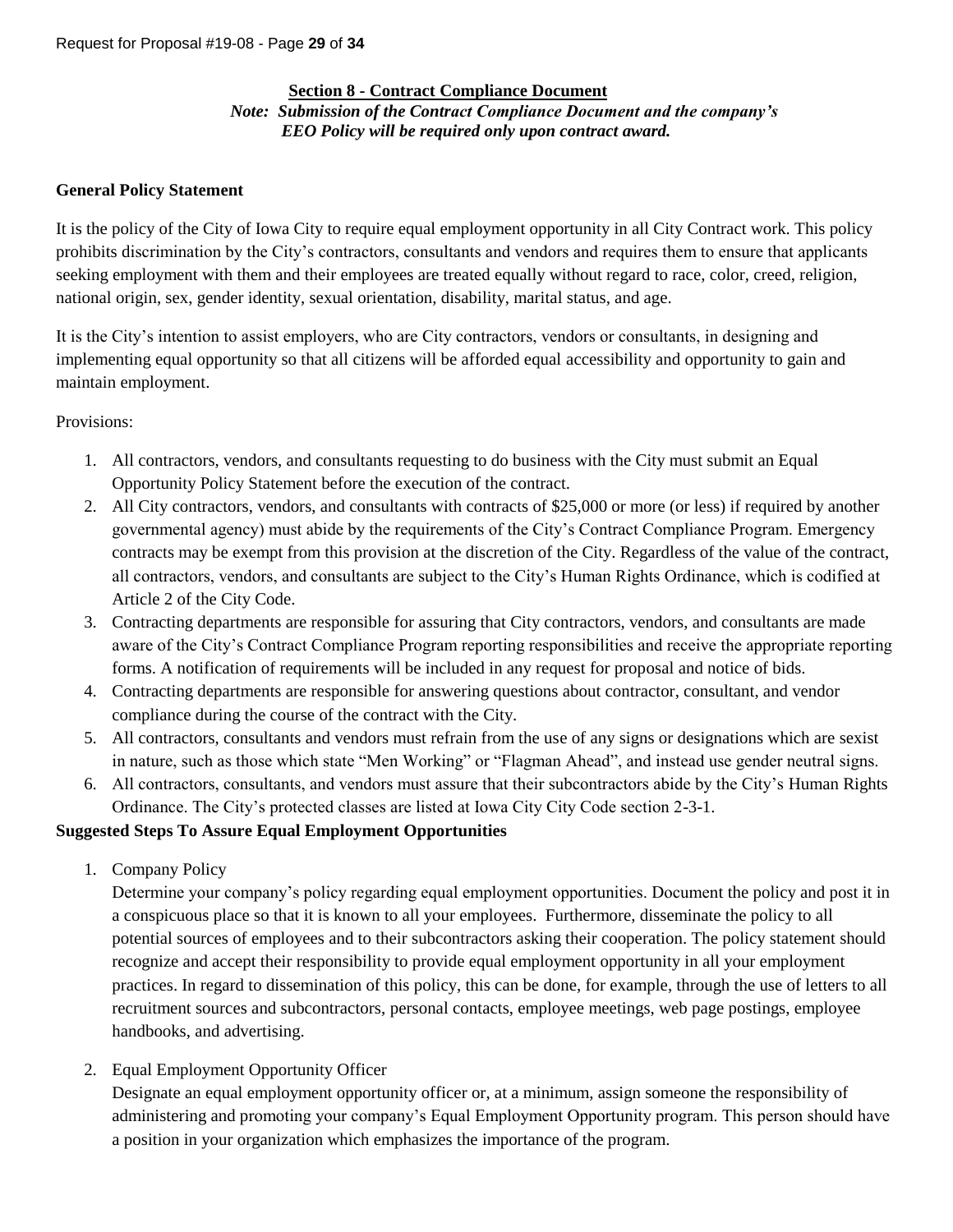3. Instruct Staff

Your staff should be aware of and be required to abide by your Equal Employment Opportunity program. All employees authorized to hire, supervise, promote, or discharge employees or are involved in such actions should be trained and required to comply with your policy and the current equal employment opportunity laws.

## 4. Recruitment

- (a) Let potential employees know you are an equal opportunity employer. This can be done by identifying yourself on all recruitment advertising as "as equal opportunity employer".
- (b) Use recruitment sources that are likely to yield diverse applicant pools. Word-of-mouth recruitment will only perpetuate the current composition of your workforce. Send recruitment sources a letter annually which affirms your commitment to equal employment opportunity and requests their assistance in helping you reach diverse applicant pools.
- (c) Analyze and review your company's recruitment procedures to identify and eliminate discriminatory barriers.
- (d) Select and train persons involved in the employment process to use objective standards and to support equal employment opportunity goals.
- (e) Review periodically job descriptions to make sure they accurately reflect major job functions. Review education and experience requirements to make sure they accurately reflect the requirements for successful job performance.
- (f) Review the job application to insure that only job related questions are asked. Ask yourself "Is this information necessary to judge an applicant's ability to perform the job applied for?" Only use job-related tests which do not adversely affect any particular group of people.
- (g) Monitor interviews carefully. Prepare interview questions in advance to assure they are only job related. Train your interviewers on discrimination laws. Biased and subjective judgments in personal interviews can be a major source of discrimination
- (h) Improve hiring and selection procedures and use non-biased promotion, transfer and training policies to increase and/or improve the diversity of your workforce representation. Companies must make sure procedures for selecting candidates for promotion, transfer and training are based upon a fair assessment of an employee's ability and work record. Furthermore, al companies should post and otherwise publicize all job promotional opportunities and encourage all qualified employees to bid on them.

Below for your information is a copy of Section 2-3-1 of the Iowa City Code of Ordinances which prohibits certain discriminatory practices in employment as well as a sample policy. Please note that the protected characteristics include some not mandated for protection by Federal or State law. As a contractor, consultant or vendor doing business with the City of Iowa City you are required to abide by the provisions of the local ordinance in conjunction with your performance under a contract with the City.

## 2-3-1: Employment; Exceptions:

- A. It shall be unlawful for any employer to refuse to hire, accept, register, classify, promote or refer for employment, or to otherwise discriminate in employment against any other person or to discharge any employee because of age, color, creed, disability, gender identity, marital status, national origin, race, religion, sex or sexual orientation. (Ord. 03-4105, 12-16-2003)
- B. It shall be unlawful for any labor organization to refuse to admit to membership, apprenticeship or training an applicant, to expel any member, or to otherwise discriminate against any applicant for membership, apprenticeship or training or any member in the privileges, rights or benefits of such membership, apprenticeship or training because of age, color, creed, disability, gender identity, marital status, national origin, race, religion, sex or sexual orientation of such applicant or member.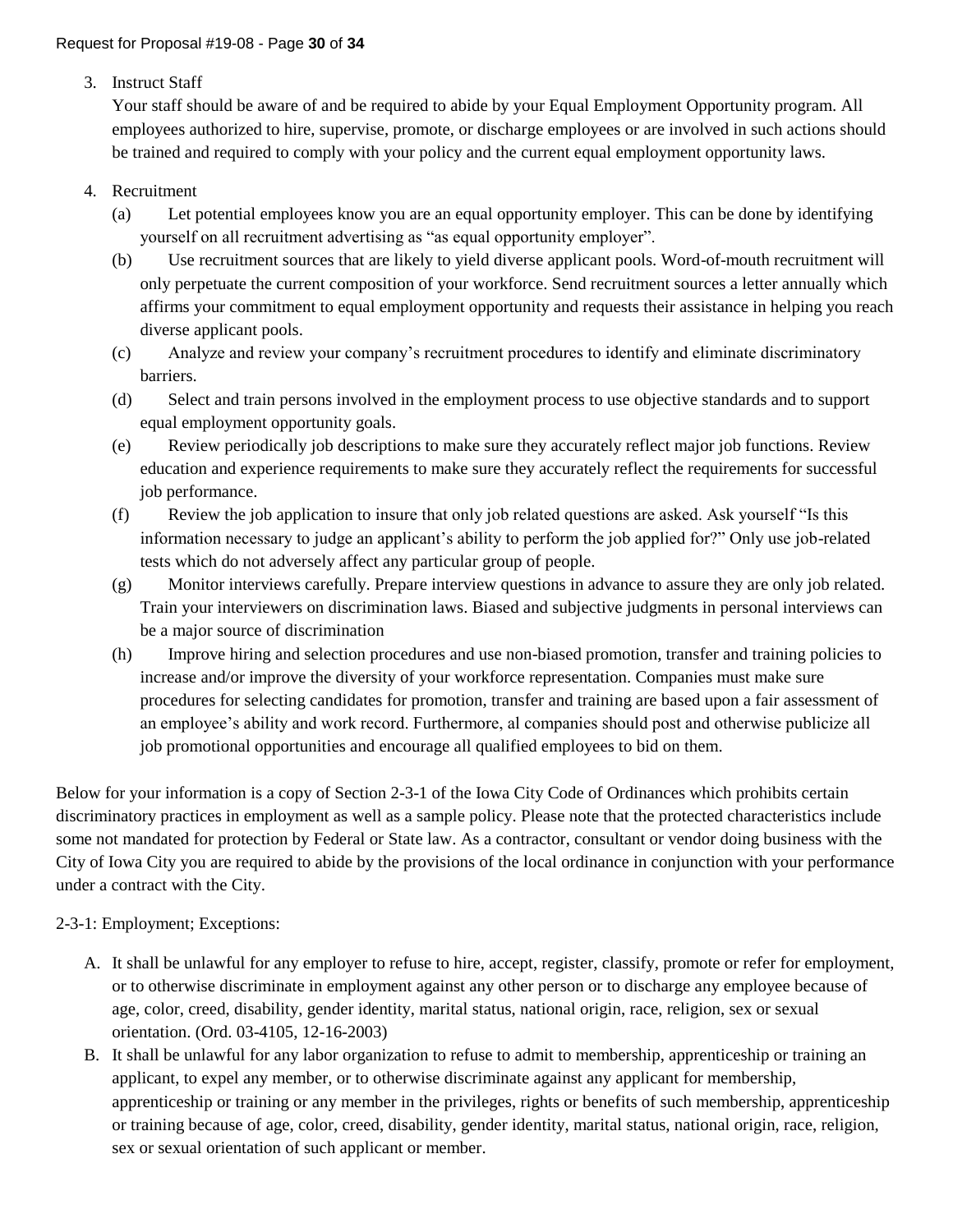- C. It shall be unlawful for any employer, employment agency, labor organization or the employees or members thereof to directly or indirectly advertise or in any other manner indicate or publicize that individuals are unwelcome, objectionable or not solicited for employment or membership because of age, creed, disability, gender identity, marital status, national origin, race, religion, sex or sexual orientation. (Ord. 95-3697, 11-7-1995)
- D. Employment policies relating to pregnancy and childbirth shall be governed by the following:
	- A written or unwritten employment policy or practice which excludes from employment applicants or employees because of the employee's pregnancy is a prima facie violation of this title.
	- Disabilities caused or contributed to by the employee's pregnancy, miscarriage, childbirth and recovery therefrom are, for all job related purposes, temporary disabilities and shall be treated as such under any health or temporary disability insurance or sick leave plan available in connection with employment or any written or unwritten employment policies and practices involving terms and conditions of employment as applied to other temporary disabilities.
- E. It shall be unlawful for any person to solicit or require as a condition of employment of any employee or prospective employee a test for the presence of the antibody to the human immunodeficiency virus. An agreement between employer, employment agency, labor organization or their employees, agents or members and an employee or prospective employee concerning employment, par or benefits to an employee or prospective employee in return for taking a test for the presence of the antibody to the human immunodeficiency virus is prohibited. The prohibitions of this subsection do not apply if the state epidemiologist determines and the director of public health declares through the utilization of guidelines established by the center for disease control of the United States department of health and human services, that a person with a condition related to acquired immune deficiency syndrome poses a significant risk of transmission of the human immunodeficiency virus to other person in a specific occupation.
- F. The following are exempted from the provision of this section:
	- Any bona fide religious institution or its educational facility, association, corporation or society with respect to any qualifications for employment based on religion when such qualifications are related to a bona fide religious purpose. A religious qualification for instructional personnel or an administrative officer, serving in a supervisory capacity of a bona fide religious educational facility or religious institution shall be presumed to be a bona fide occupational qualification. (Ord. 94-3647, 11-8-1994)
	- An employer or employment agency which chooses to offer employment or advertise for employment to only the disabled or elderly. Any such employment or offer of employment shall not discriminate among the disabled or elderly on the basis of age, color, creed, disability, gender identity, marital status, national origin, race, religion, sex or sexual orientation. (Ord. 95-3697, 11-7-1995)
	- The employment of individuals for work within the home of the employer if the employer or members of the family reside therein during such employment.
	- The employment of individuals to render personal service to the person of the employer or members of the employer's family. (Ord. 94-3647, 11-8-1994)
	- The employment on the basis of sex in those certain instances where sex is a bona fide occupational qualification reasonably necessary to the normal operation of a particular business or enterprise. The bona fide occupational qualification shall be interpreted narrowly. (Ord. 03-4105, 12-16-2003)
	- A state of federal program designed to benefit a specific age classification which serves a bona fide public purpose. (Ord. 94-3647, 11-8-1994)
	- The employment on the basis of disability in those certain instances where presence of disability is a bona fide occupational qualification reasonably necessary to the normal operation of a particular business or enterprise. The bona fide occupational qualification shall be interpreted narrowly. (Ord. 03-4105, 12- 16-2003)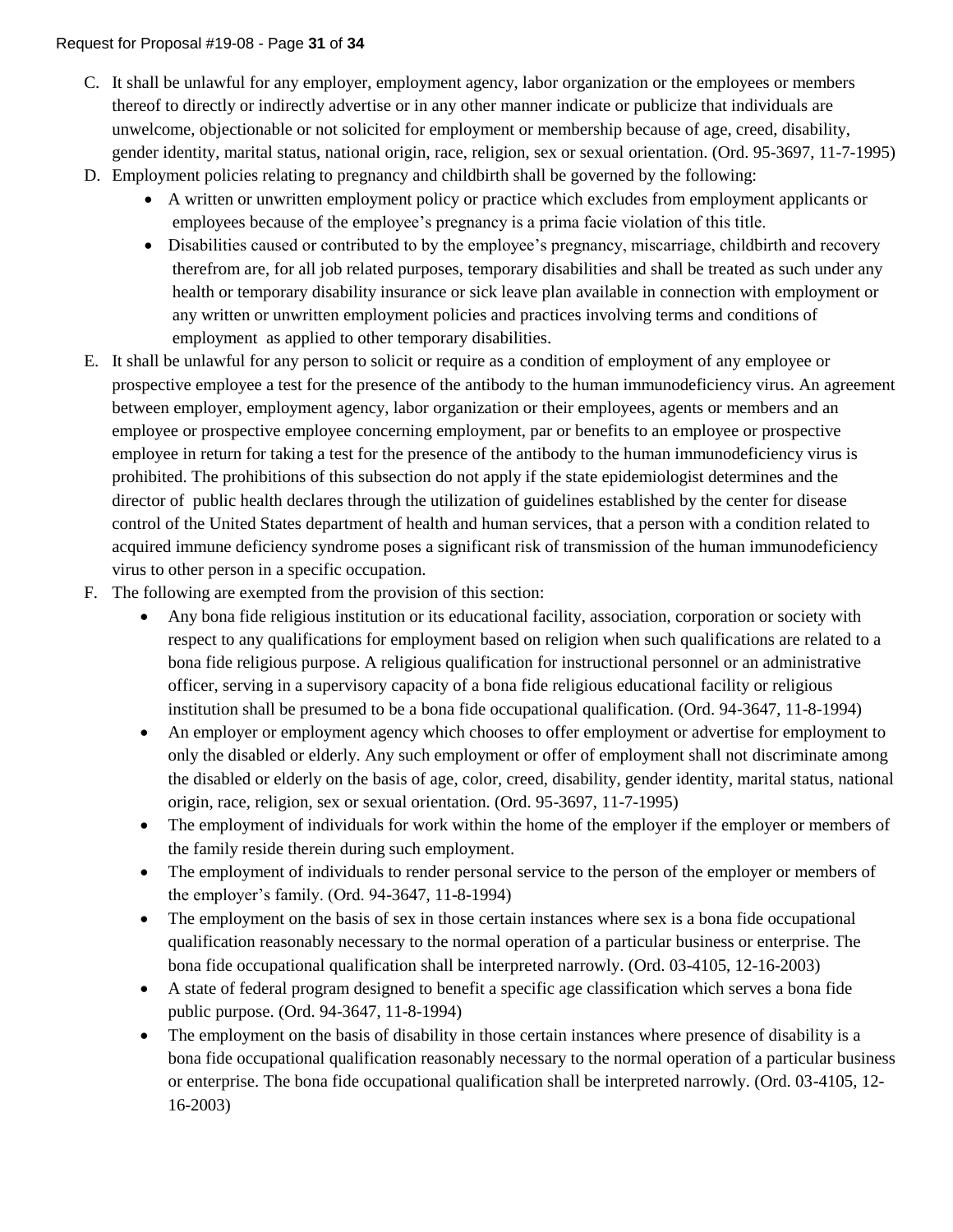## Request for Proposal #19-08 - Page **32** of **34**

• Any employer who regularly employees less than four (4) individuals. For purposes of this section, individuals who are members of the employer's family shall not be counted as employees. (Ord. 08-4312, 8-11-2008)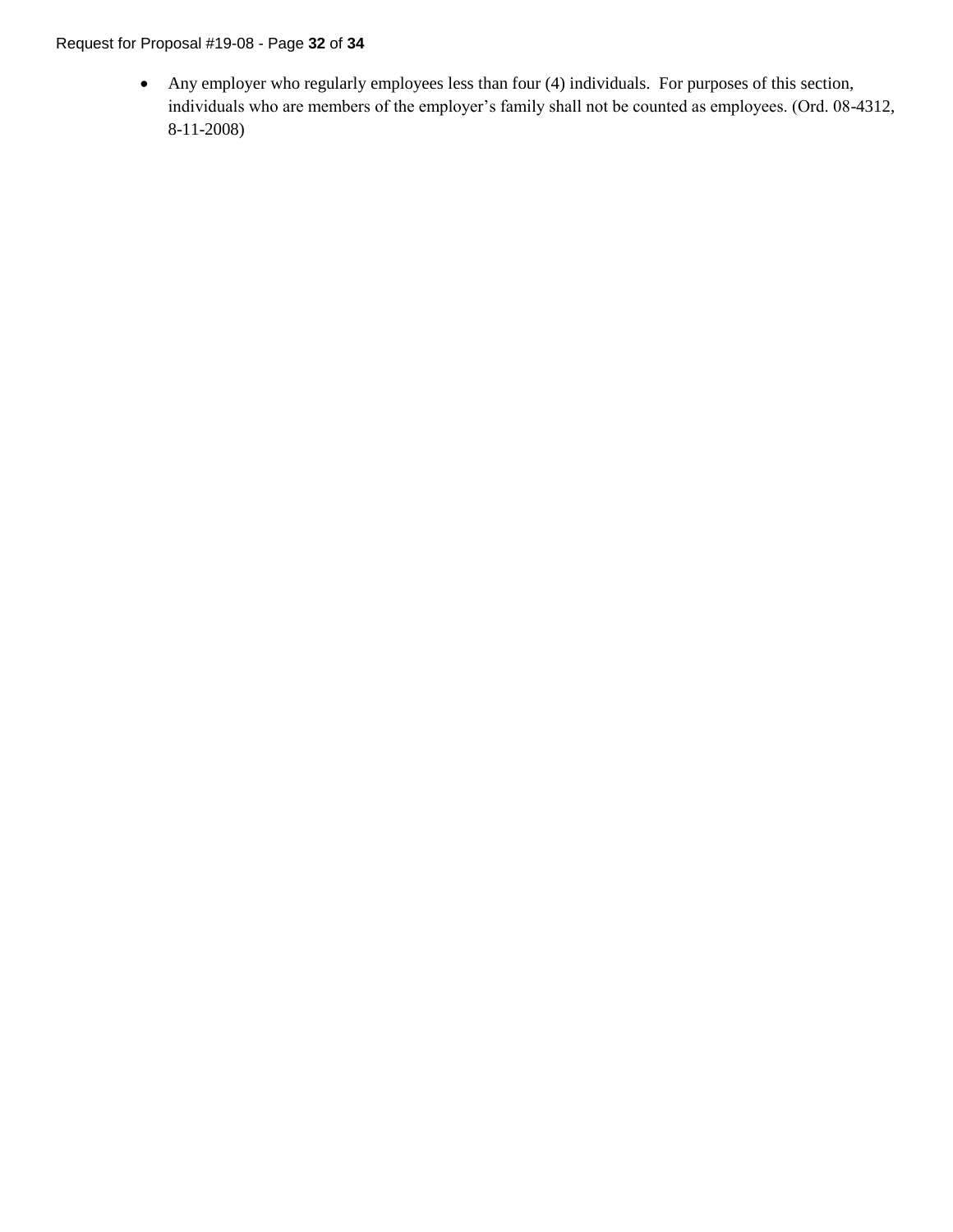Request for Proposal #19-08 - Page **33** of **34**

**Sample: Equal Employment Opportunity Policy**

To all employees of

This Company and its employees shall not discriminate against any employee or applicant for employment based on his or her age, national origin, color, creed, disability, gender identity, marital status, race, religion, sex or sexual orientation. The antidiscrimination policy extends to decision involving hiring, promotion, demotion, or transfer; recruitment or recruitment advertising; layoff or termination; rates of pay or other forms of compensation; and selection of training, including apprenticeship. Further, this Company and its employees will provide a working environment free from such discrimination.

All employees are encouraged to refer minority and women applicants and applicants with disabilities for employment.

| The Equal Employment Opportunity Officer for | is: |
|----------------------------------------------|-----|
|                                              |     |
|                                              |     |
|                                              |     |

**Note: This is a sample only.** You may wish to confer with your EEO officer or legal counsel to formulate a policy which specifically meets the needs of your company.